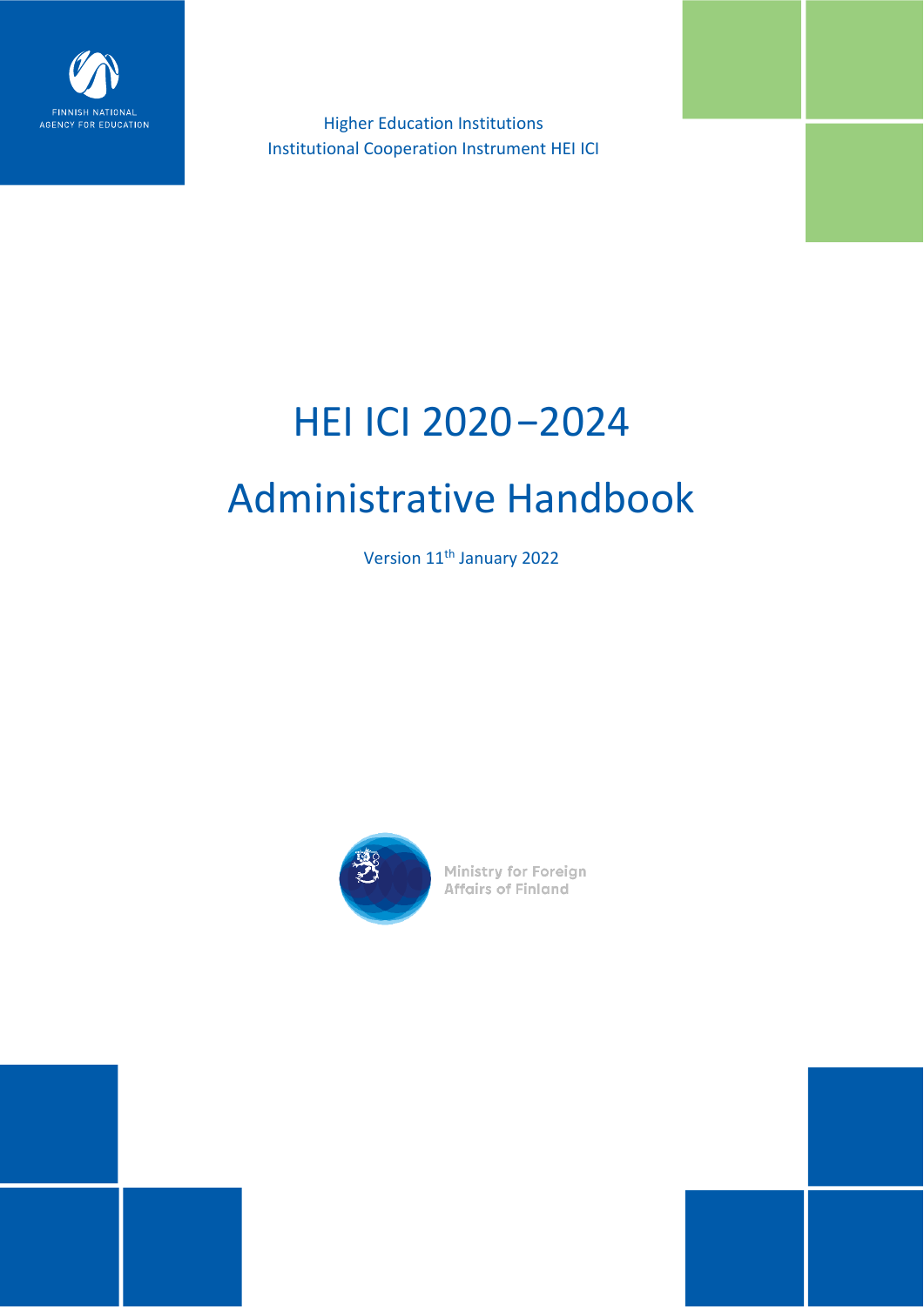# **Table of Contents**

| 1. |  |
|----|--|
|    |  |
|    |  |
|    |  |
|    |  |
|    |  |
|    |  |
| 2. |  |
|    |  |
|    |  |
|    |  |
|    |  |
|    |  |
|    |  |
|    |  |
|    |  |
|    |  |
|    |  |
|    |  |
|    |  |
|    |  |
| 3. |  |
| 4. |  |
|    |  |
|    |  |
|    |  |
|    |  |
|    |  |
|    |  |
|    |  |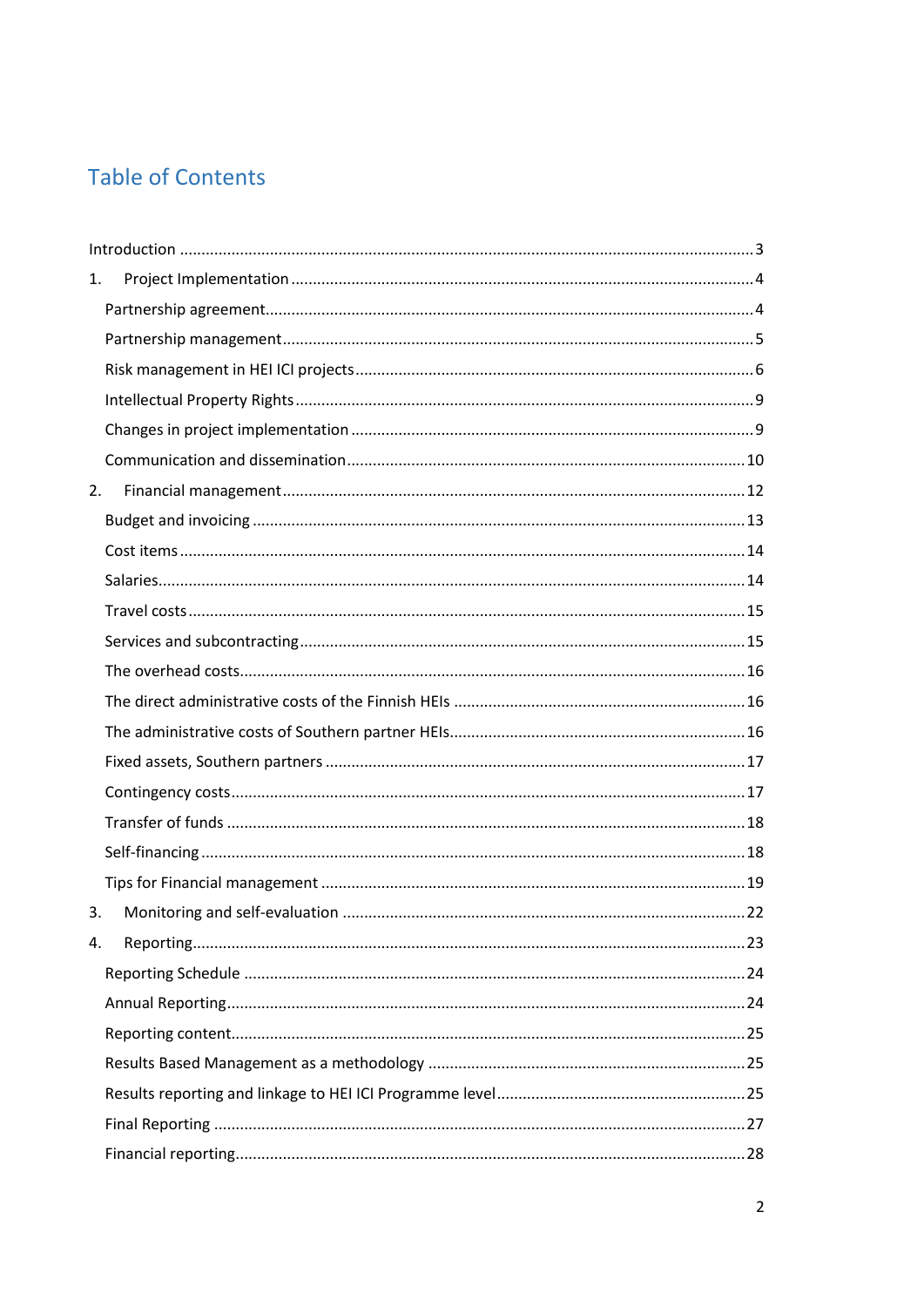| Annex 3: HEI ICI programme level indicators- methodology and rationale34 |  |
|--------------------------------------------------------------------------|--|
|                                                                          |  |

# <span id="page-2-0"></span>Introduction

This Administrative Handbook is targeted for higher education institution practitioners in Finland and in partner countries receiving HEI ICI Programme funding during the project implementation period 2020-2024. The Handbook is a complementary document to the Decision on State Aid by the Ministry for Foreign Affairs (MFA) [\(0](http://www.cimo.fi/instancedata/prime_product_julkaisu/cimo/embeds/cimowwwstructure/111012_Yleisehdot_ja_hanketuen_lisaehdot_ENGLISH-HEI_ICI2016.pdf)6/202[0\),](http://www.cimo.fi/instancedata/prime_product_julkaisu/cimo/embeds/cimowwwstructure/111012_Yleisehdot_ja_hanketuen_lisaehdot_ENGLISH-HEI_ICI2016.pdf) the [General conditions and project conditions](https://www.oph.fi/sites/default/files/documents/liite-2.-general-conditions-and-project-conditions-for-hei-ici-2020.pdf)  [for HEI ICI](https://www.oph.fi/sites/default/files/documents/liite-2.-general-conditions-and-project-conditions-for-hei-ici-2020.pdf) and the [HEI ICI Programme Document](https://www.oph.fi/sites/default/files/documents/hei-ici_programme_document_2020-24_final_002__0.pdf) 2020-2024.

Chapter 1 covers different aspects of project implementation while Chapter 2 concentrates on the financial management of HEI ICI projects. Chapter 3 summarises the monitoring procedures and Chapter 4 includes instructions regarding reporting. Chapter 5 lists relevant links and documentation for project implementation. From the annexes the reader can find the change request template, Reporting content template and Guidelines for auditing.

As this Handbook is a complementary guideline for projects, EDUFI reserves the right to update the document. Updated versions will be available online on the [HEI ICI website](https://www.oph.fi/en/programmes/hei-ici-programme) and coordinating HEIs will be informed when updates occur. In case of uncertainty regarding the interpretation of the rules of the Programme, you are always advised to contact the Finnish National Agency for Education (EDUFI) at heiici@oph.fi.

The HEI ICI team at EDUFI is the responsible authority in administrating the programme. The team provides all necessary instructions to implement the HEI ICI projects and offers support services. The team, for example, organises reporting webinars and coordinator meetings 1-2 times a year. The administration also conducts monitoring visits both in Finland and in partner countries during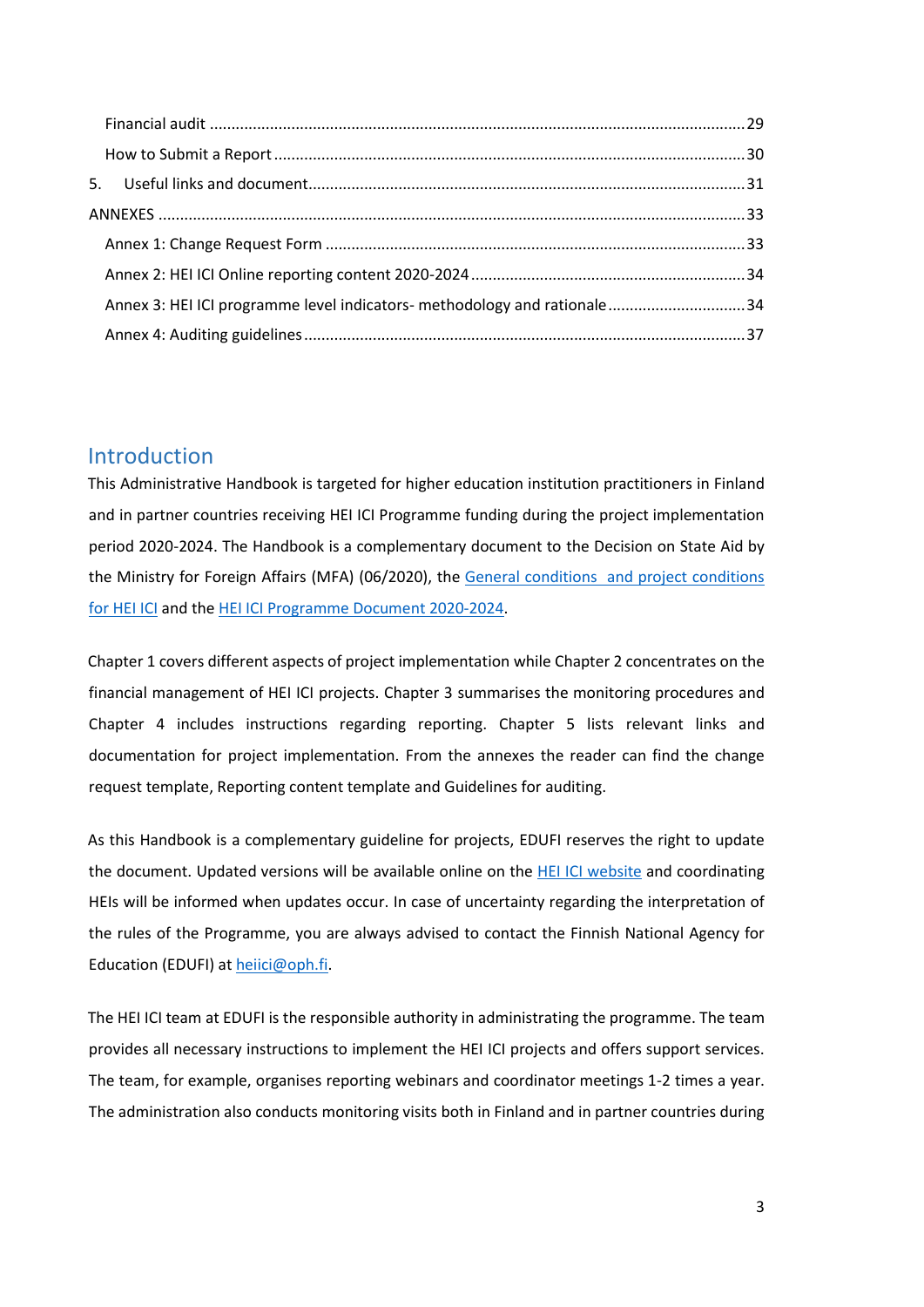the programme period. The programme administration team reports the progress of the HEI ICI projects to the Ministry for Foreign Affairs.

The content of this document is based on the previous HEI ICI programmes and on the experiences and good practices the previous project coordinators have shared with us. We would like to thank them and their contribution towards this programme. Their role has been significant in developing the HEI ICI programme. Thank you!

The Programme administration welcomes any feedback and observations from the project staff also in the future – do not hesitate to contact us.

The HEI ICI Team

# <span id="page-3-0"></span>1. Project Implementation

Once the Ministry for Foreign Affairs has made the *Government Discretionary Transfer Decision* (= state aid decision*)* and the recipient (coordinating Finnish HEI) has signed the Letter of Commitment, the recipient enters a legal relationship governed by public law with the Ministry for Foreign Affairs. In short, this means that the Finnish coordinating HEI and the MFA are legally committed to the *Government Discretionary Transfer Decision* and that the Finnish Coordinating HEI is fully responsible for the use of funds in the project.

#### <span id="page-3-1"></span>Partnership agreement

As the state aid decision legally commits only the coordinating HEI, it is strongly recommended to create an additional partnership agreement between the coordinating HEI and each of the project partners. Agreements are prepared **in consultation with the legal departments of each partner**. It is advisable to begin the process promptly after a positive funding decision to avoid delays to project implementation.

The internal partnership agreement typically includes the following information: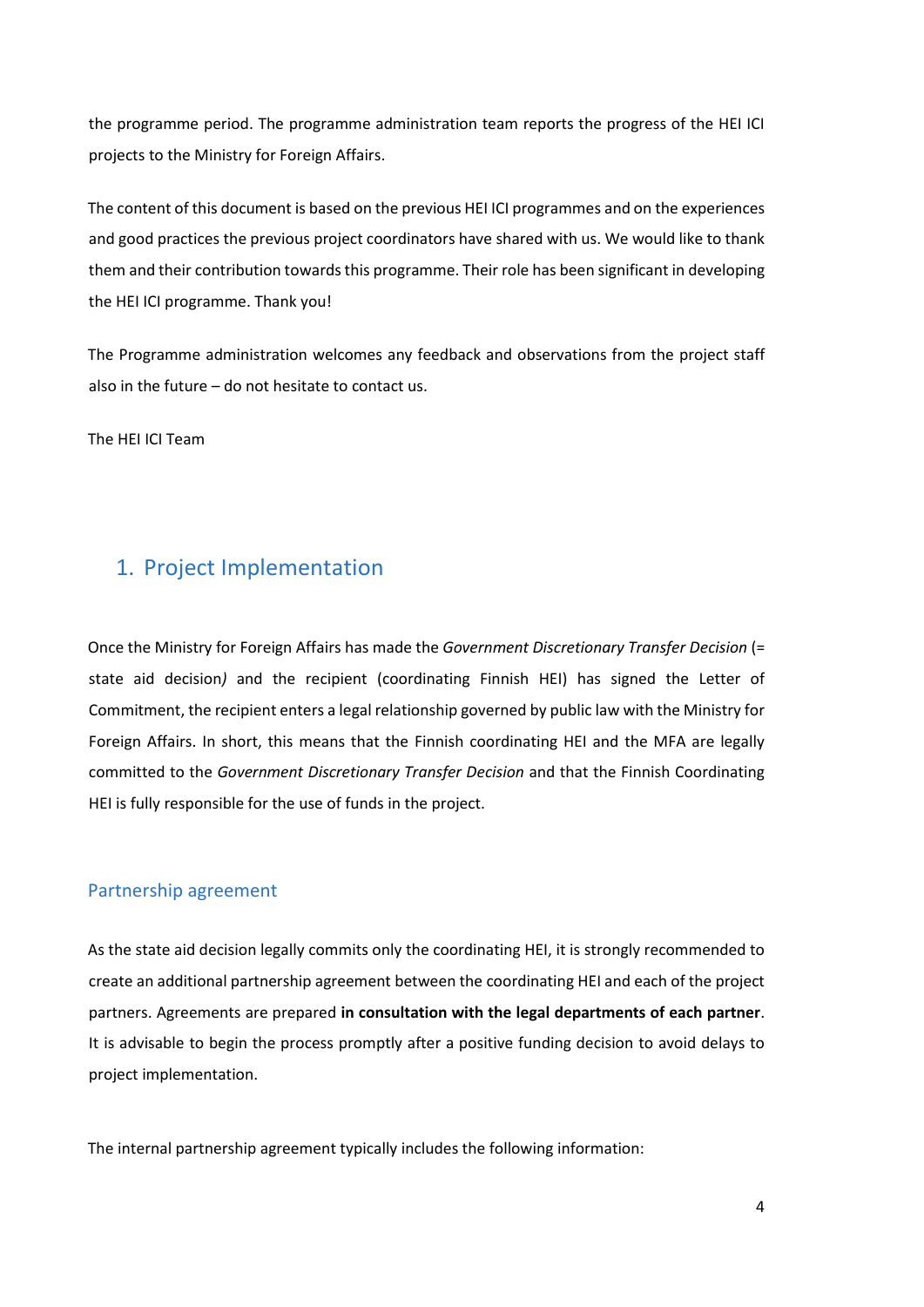- Names of the partners
- Short project description and project-specific details
- Obligation of each partner to provide necessary information for state aid officials to follow the use of funds
- Roles and responsibilities, division of labour and tasks, special obligations concerning allocation of working time
- Financial management procedures including timetables of reporting and payments
- Term of the partnership
- Necessary signatures by the legal representatives of the partner institutions

It is also recommended to agree on the following details:

- Liability
- Resolution of disputes
- Confidentiality
- Procedure for modifying the partner agreement
- Termination of the partner agreement

Finally, it is advisable that the agreement refers to at least the following documents:

- Government Discretionary Transfer Decision (Valtionavustuspäätös)
- Terms and conditions for the use of discretionary government transfers granted by the Ministry for Foreign Affairs and additional terms and conditions for project support
- HEI ICI Programme Document 2020-2024
- HEI ICI Project Document

## <span id="page-4-0"></span>Partnership management

The success of a project is largely determined by the quality of the cooperation between project partners. Past experience highlights the importance of the following elements in partnership management:

**The quality of communication** makes up the foundation for mutual understanding and the flow of information in a project. It is advisable to invest time in establishing trust and a shared understanding of the project's goals and activities early on. Effort will also be required to learn how to engage in dialogue, negotiation and decision-making in the cross-cultural context of your partnership. Allocating time for discussion throughout the project can help mitigate risks related to insufficient communication.

A sense of **ownership** on an individual as well as organisational level is crucial for the partners' sustained motivation and commitment towards the project. To this end, it is strongly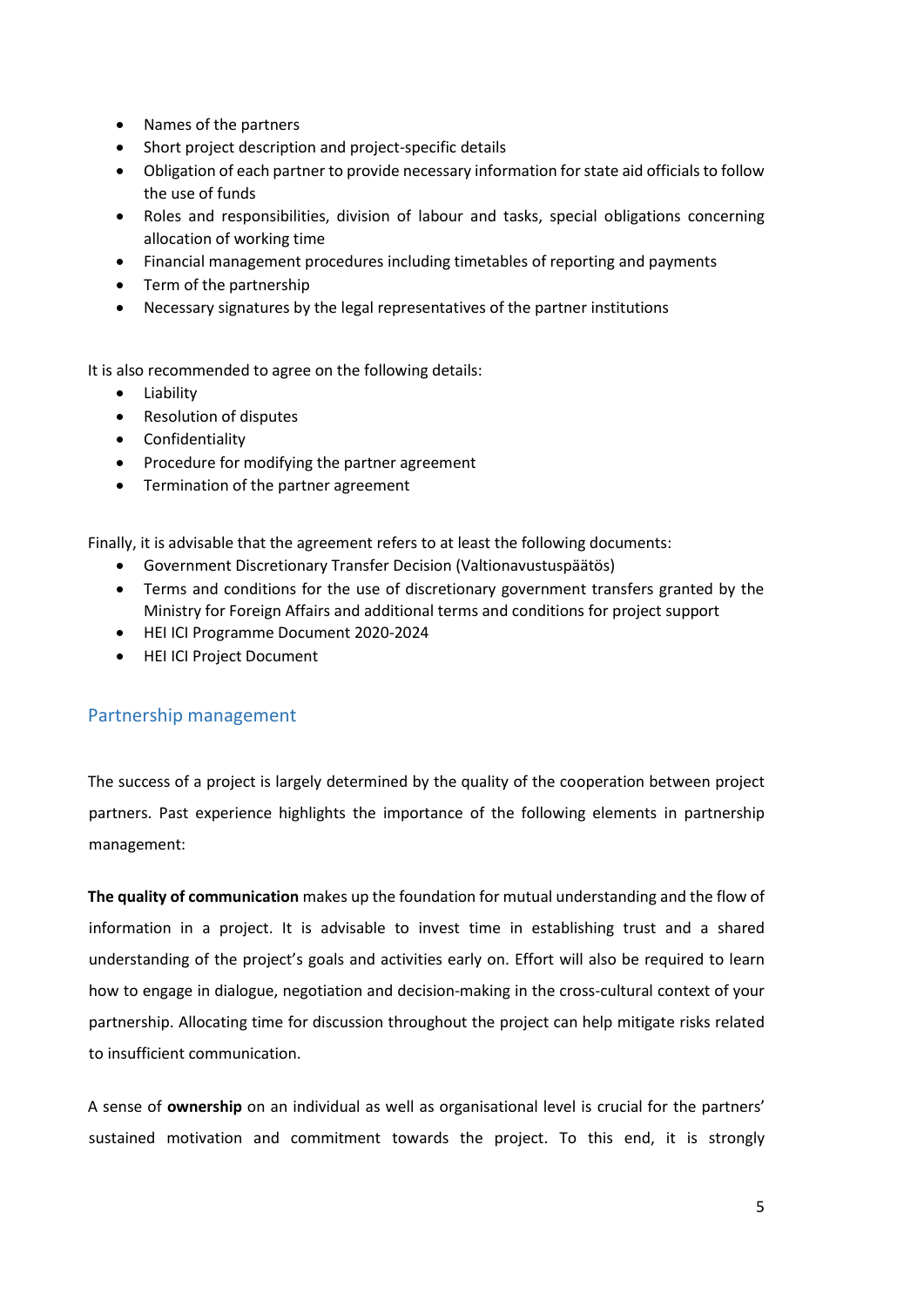recommended to involve both senior staff and junior experts, as well as students in the implementation of the project. Involving a larger pool of individuals also helps mitigate the risk of staff changes. It is further advised that projects establish a wider stakeholder cooperation structure and engage both internal and external stakeholders actively in all stages of the project cycle (design, planning, implementation, evaluation and dissemination of results).

The **inception phase** covers the first three to six months of the programme. During inception phase, the key issue is the enhancement of the shared understanding on the project. It is useful to combine a set of official meetings and seminars with unofficial occasions to provide various stakeholders to voice their needs and concerns. One important task during the inception phase is to discuss the results framework and to check that selected indicators are SMART (data is measurable and the baseline and target can be set).

**Steering and formal decision-making takes place in the Project Board** and if desired, in an additional Steering or Advisory Group. Projects are free to compose these groups to best serve their goals. You may consider the benefits of including, for instance, senior/junior, internal/external, implementing/non-implementing and academic/non-academic members. Considering environmental sustainability, projects are encouraged to explore the possibility of remote board/steering group meetings whenever possible.

Finally, **practical issues** related to daily administration, travel arrangements and ICT connections are very common and may end up consuming more working hours than projects initially expect. Ensure enough time and administrative resources for tasks such as: agreements, reporting, visas, residence permits, travel insurance, travel permits (e.g. high-risk areas), medical and safety precautions, transport, and accommodation. Familiarise yourself with the details of financial management as well (See [Financial management\)](#page-11-0). Regarding ICT tools, previous HEI ICI projects have found email and cloud services useful for document sharing with daily communication often taking place both on email and on social media channels. Online meetings are usually arranged via video call services, but if necessary, even via chat.

#### <span id="page-5-0"></span>Risk management in HEI ICI projects

For general information about risk categories and mitigation as part of project management, please consult the HEI ICI Programme Document 2020-2024, chapter 2.9.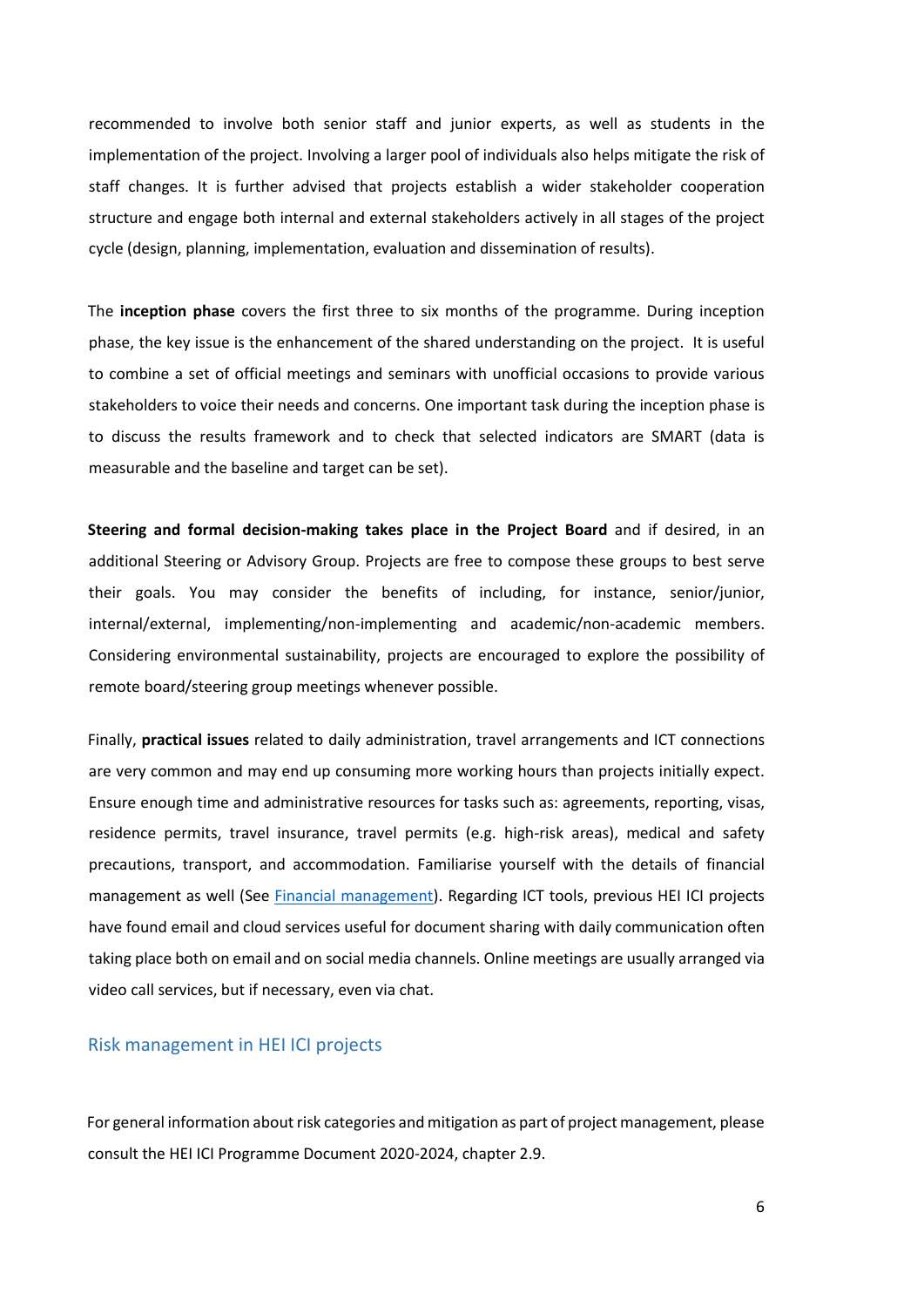In the higher education partnerships working in developing countries and funded through the HEI ICI programme, the below-mentioned risks have been identified, with some mitigation measures attached.

**Changes in the political environment** have occurred in several projects. In some cases, elections have caused negative consequences, causing unrest, strikes or interruptions in the academic year. On the other hand, the consequences of the elections could also be positive and offer new legislation with e.g. more academic freedom and new collaboration opportunities for HEIs.

In many countries, the formal **accreditation process** of newly designed or revised courses and study programmes can be a very time-consuming, lengthy and complicated procedure. It is strongly advised to start the process at an early stage, and possibly check whether new courses can be accommodated as part of the institutional autonomy, without external accreditation.

When the HEI ICI project plans **procurements, that even can be a prerequisite for the implementation** of other project activities, it is of great importance to start the procurement discussions immediately after the decision of state aid, as the procurement processes can often be more time-consuming than planned.

When **introducing new technology, e-learning, ODL and online platforms**, it is good practice to appoint **local "focus groups" or individuals, who can act as mentors** in encouraging colleagues to start using the new methodology. In many projects, it has been noticed that a few training sessions offered by external trainers is not enough to fully integrated a new form of teaching and learning among teaching staff. Many times, also the students can act as "agents of change" and influence teaching staff, it is advisable to include them in the project implementation.

In some unstable regions, **restricted physical mobility** caused major changes in the project implementation. However, through online trainings and videoconferencing facilities, the activities were carried out in an efficient manner and results were achieved.

At times, there have been **epidemics or climate-related events influencing travel recommendations** to the partner country regions. It is good to keep in mind, that the Finnish HEIs are responsible for their employees and have their own travel-related institutional guidelines, please consult them and also check the recommendations given by the Finnish MFA for the particular region. Finnish personnel are encouraged to conduct contact information procedure (um.fi/matkustusilmoitus) prior to their travels.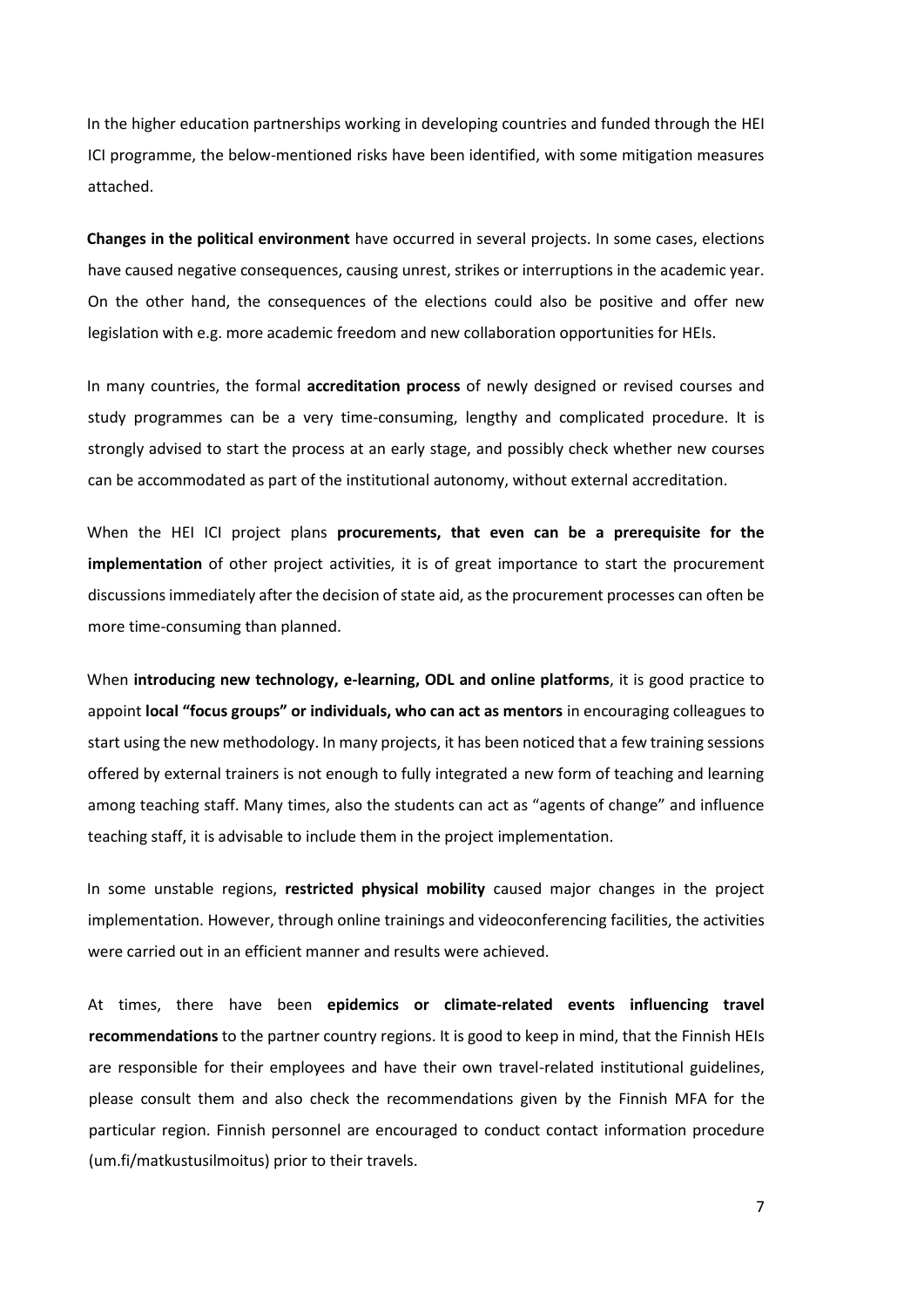In relation to **Training of Trainers** and capacity building, remember to **involve enough people from the start** to mitigate the challenges in changing staff.

Sometimes, the HEI ICI project management in partner HEIs can be cumbersome due to leading partner country academics over-burdened with teaching, administrative and research duties, in addition to coordinating international projects. It is worth mentioning, that the partner HEI can hire part-time project management assistance through their HEI ICI budget.

Risk is an uncertainty about development result (output, outcome or impact) that may negatively affect achieving the results and difficult to control. The purpose of risk management is to identify, analyze and react to various categories of risks at all stages of project implementation. The aim is to avoid most apparent risk and less apparent by identifying them and reacting upon them. In addition to identifying risks, it is important to estimate the likelihood of the risk, impact level of the risk and risk response and mitigation measures. The mitigation measures should include concrete tasks within the project activities. If the risk has high likelihood and impact, the mitigation measures should be strong and include even reallocating resources and defining new activities.

Risk categories include contextual, programmatic and institutional risks. *Contextual risks* are related to country specific context in which the projects are operating, and often external actors have limited control over those risks. Contextual risk can be for instance state failure, development failure, conflicts or humanitarian crises. They may have a high impact on the implementation of the projects. Based on the previous HEI ICI projects contextual risks may include for instance changes in political environment that negatively affect the implementation of development projects. Contextual risks include also changes in policies and regulations of the Finnish HEIs or the partner country HEIs.

In short *programmatic risk* is the failure to achieve the expected aims and objectives of the project. In HEI ICI projects the programmatic risks are related to accreditation processes of new curricula, ownership of the partner countries, unforeseen changes in staff and to lack of institutional support from partner organisations, misuse of funds or inefficient use of funds, misunderstanding or conflict between persons, unclear decision making practices, difficulties to proceed according to schedules, difficulties to receive necessary permits etc.

*Institutional risk* refers to political risks that may include internal risks from the perspective of the donor or the implementing partners. Institutional risks include security risks and reputational risks.

8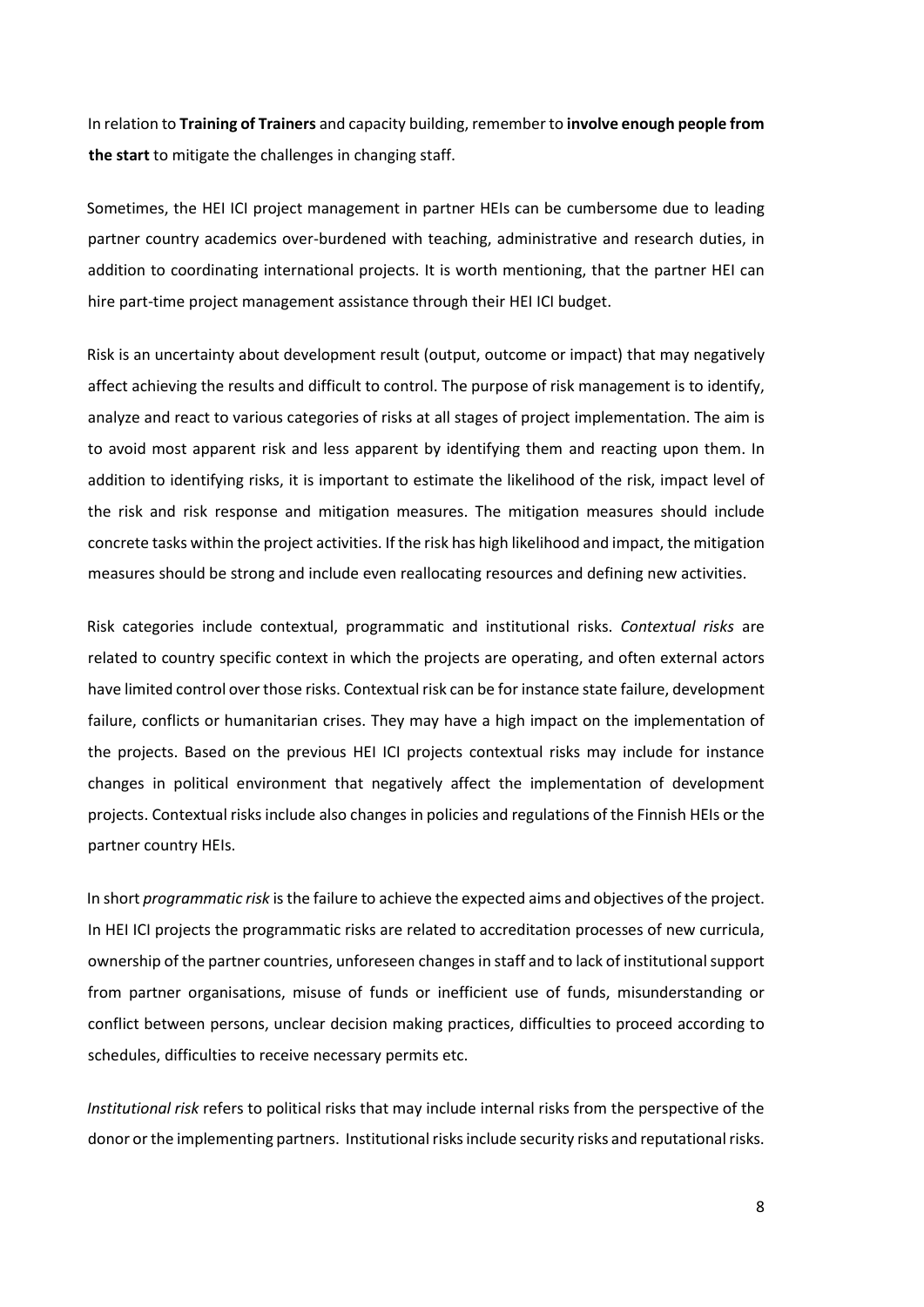Risk management plan is prepared already when planning a project and it is submitted with the project proposal. However, it is important to update the risk management plan during the whole project implementation period as part of the internal quality assurances and monitoring processes. The annually updated risk management table can be perceived as a means to communicate issues between partners. It can be used to highlight new risks and possible mitigations measures.

Read more about risk management from the [RBM handbook](https://um.fi/documents/35732/48132/results_based_management_rbm_in_finland%E2%80%99s_development_cooperation.pdf/b162ca1f-60f0-d07a-97f2-c86083343a8f?t=1560452756980) (pp. 13).

# <span id="page-8-0"></span>Intellectual Property Rights

On Intellectual Property Rights, th[e General conditions of state aid](https://www.oph.fi/sites/default/files/documents/liite-2.-general-conditions-and-project-conditions-for-hei-ici-2020.pdf) outline the following:

*"The Ministry for Foreign Affairs of Finland has free and unlimited access to use all materials and results that have been subject to governmental financial support, including the right to use, copy, modify and deliver the materials to a third Party. The Ministry for Foreign Affairs of Finland has the right to publicly expose results and materials that have resulted from activities subject to governmental support, for instance on governmental website."* 

In addition to the above-mentioned statement, it is advised that all project partners have access to project results, documents and materials both during and after the project.

## <span id="page-8-1"></span>Changes in project implementation

The project partners are committed to implement the project according to the project proposal approved by the Ministry for Foreign Affairs in the state aid decision. However, unforeseen changes that require adjusting the project plan, budget or key personnel may occur in almost every project.

All changes must be brought to the recognition of the Project Board and discussed at a Project Board meeting. **Minor changes** can be made by the project partners flexibly as long as the decision-making is collective (e.g. email between all project coordinators).

**Major changes** require also an approval by EDUFI/MFA through a formal Change Request. Major changes include:

• Changes to the Result Framework's outputs, output indicators or activities (please note that the project's impact or outcome statement cannot be changed)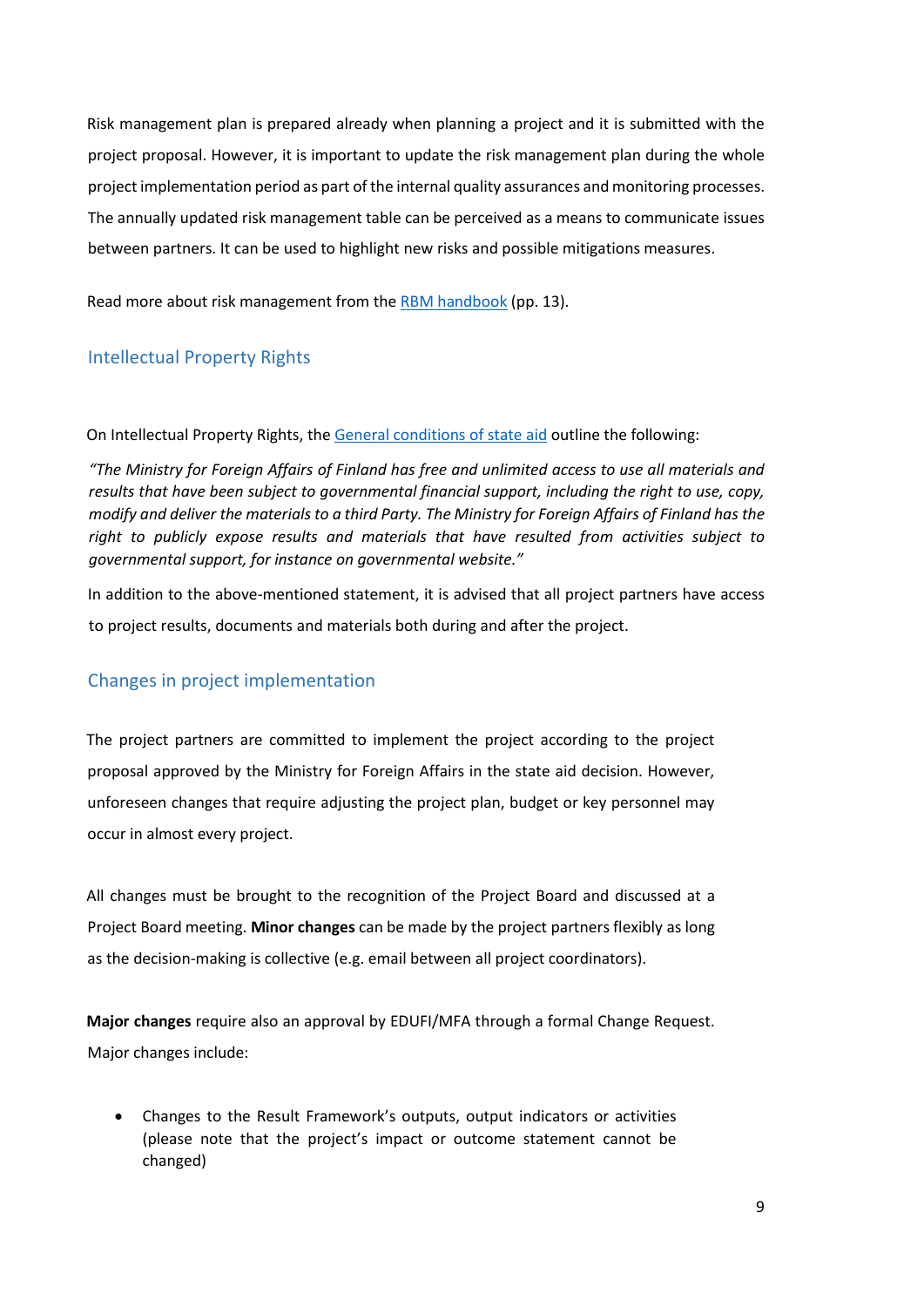- Reallocation of cost items which together count for more or 15 percent of the amount of total budget (main) cost item
- Changes in staff or key experts, e.g. several key expert leave in the middle of the project. Each key expert (who will provide an input of more than 20 days during project implementation) must fill in and signed the key expert form and those must be delivered to EDUFI
- Major changes to the Work Plan's schedule
- Procurement of fixed assets that were unforeseen in the project document.

The implementation of major changes is not allowed prior to EDUFI's approval. To seek approval with a formal Change Request, please take the following steps:

- 1. The Project Board recommends the change with clear supporting arguments
- 2. The coordinating HEI submits a Change Request form (ANNEX 1) to EDUFI via email (heiici@oph.fi)
- 3. EDUFI informs the coordinating HEI whether the change is acceptable within two weeks

Sometimes major changes might be approved with certain conditions, depending on the nature of the change. If you are uncertain whether a Change Request is required for the planned change, please contact EDUFI. Approved changes are reported in the annual and final reports with reference to the EDUFI decision.

## <span id="page-9-0"></span>Communication and dissemination

HEI ICI projects are expected to actively communicate their objectives, progress and results to stakeholders outside of the core project staff. The projects are encouraged to establish websites and share information on their activities and results publicly. It is also recommendable to write articles and blogs which highlight achievements and best practices. Communication and dissemination should occur regularly throughout the project period, strategically expanding and deepening the project's results whenever possible. This is useful for maintaining profile within Finnish HEI, wider Finnish audience, partner country HEI and partner country wider audience.

To this end, a communication plan may be created to support the implementation of communication and dissemination activities. A communication plan answers questions such as: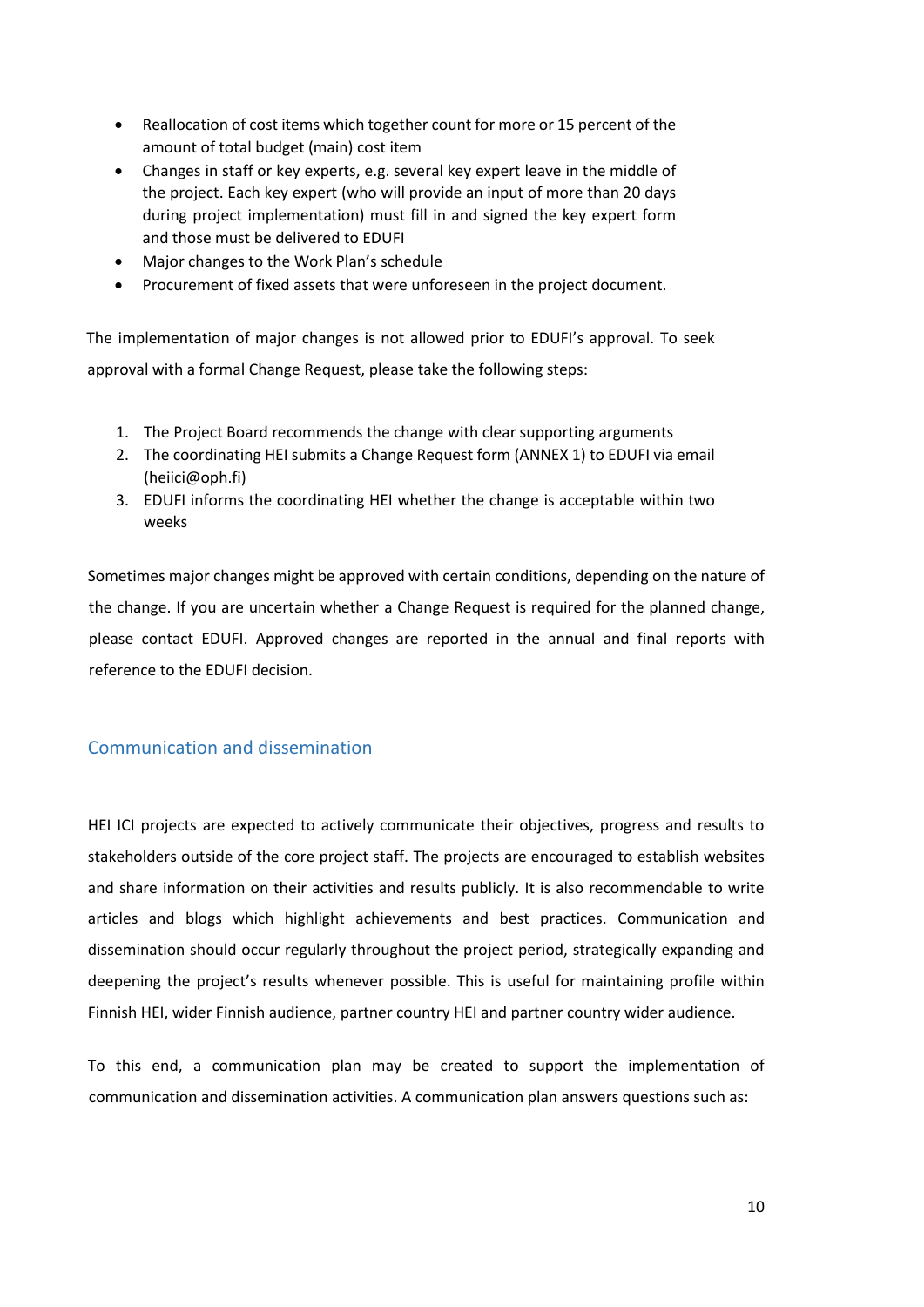- What are the intended target groups of the communication? (E.g. students and academics, local communities, CSOs, public administration, media, private sector)
- What information is relevant to each target group?
- How would the information best reach them? (E.g. project website or a blog, social media, academic or popular articles, brochures or other printed materials, events)
- How, when and in which format will information be communicated to them? Are adaptations needed to ensure access to information for all (e.g. language, disability considerations)?
- Who will take care of the communication?
- How and by whom will dissemination and communication be monitored?

To enhance the impact of communication and dissemination activities, projects are strongly encouraged to contact Finnish embassies in the partner countries. Embassies have information on past and ongoing projects being funded in the same region or country, and have many times had a crucial role in creating wider synergies and coordinating dissemination events.

The MFA is interested in sharing the results information and best practices also through its own communication channels. Be aware that there are also journalists who have a special interest towards developing countries. Their contact information can be reached by contacting the

# [Communication Unit at the](https://um.fi/kehitysviestinnan-yksikko) MFA.

## **Practical communication guidelines:**

- All publications should be accessible to the wider public
- On social media, the use of the official HEI ICI hashtag *#heiici* is recommended
- The MFA logo is to be used in all visual communications to clearly indicate that the project is funded with Finnish Development Cooperation Funds. Download MFA and EDUFI logos [here](https://laatikko.oph.fi/s/s672QmD3jeSiorD)
- The projects should also include the following explanatory text in all their HEI ICI project related materials:

"The Higher Education Institutions Institutional Cooperation Instrument (HEI ICI) supports cooperation projects between higher education institutions in Finland and the developing world. The projects support the HEIs as they develop their subject-specific, methodological, educational and administrative capacity. The programme is funded by the Ministry for Foreign Affairs of Finland and administered by the Finnish National Agency for Education. "

In addition to the above guidelines, HEI ICI projects are warmly welcome to create their own logos and visual identities for communication purposes. To maximize your project's reach, **kindly inform EDUFI of important project visibility** by contactin[g heiici@oph.fi.](mailto:heiici@oph.fi) EDUFI and MFA may share the news on their communication channels.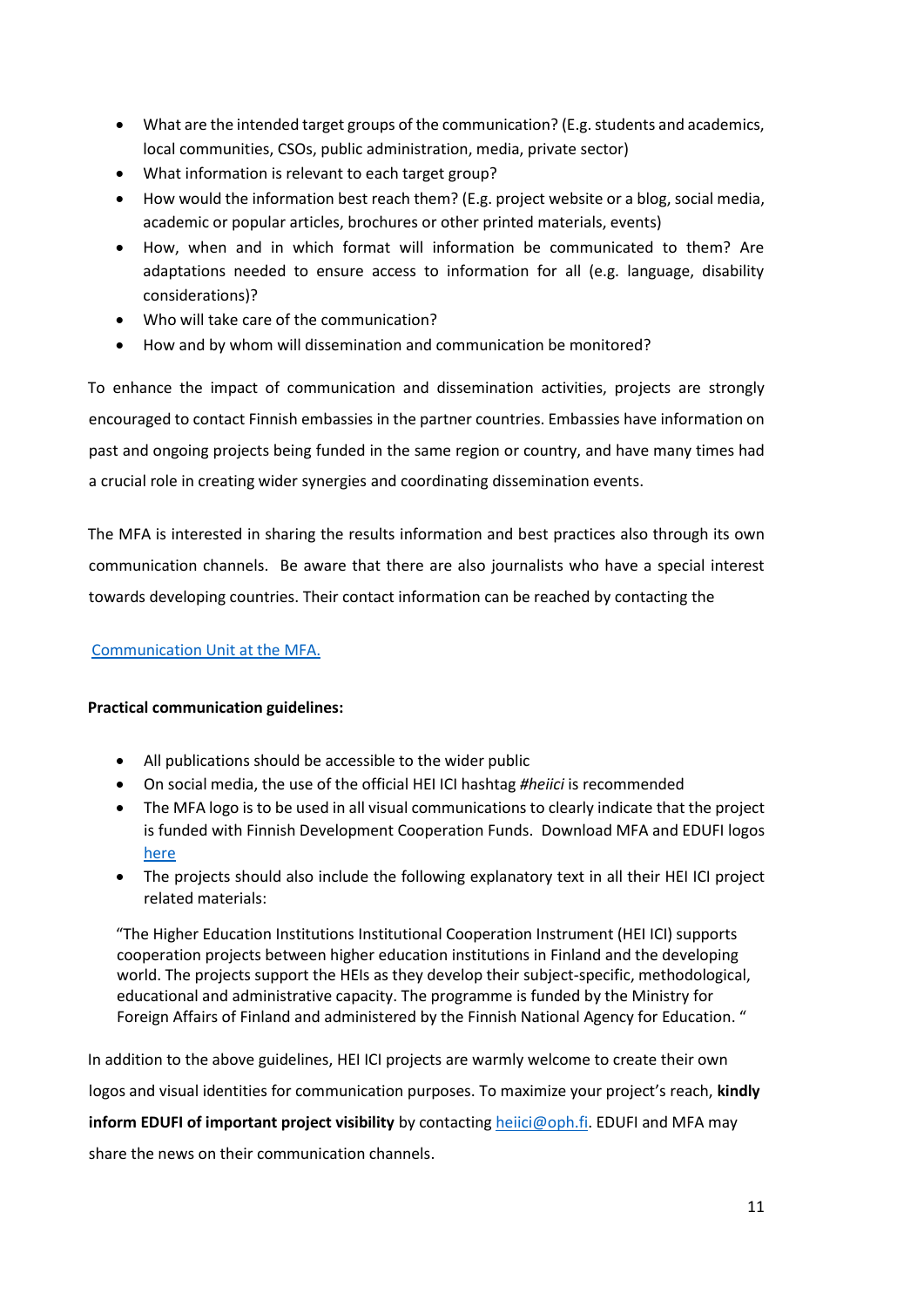# <span id="page-11-0"></span>2. Financial management

The coordinating Finnish HEI is responsible for the financial management of the project and makes funds available to the partner HEIs for the implementation of the project. It is useful to share the names and contact addresses for persons responsible on financial management, so that swift and practical work arrangements can be created.

Project bookkeeping must be organized so that the project is an individual cost object in the HEI's accounting and that all project costs are transparent and easily verifiable at all times. All costs must be acceptable as defined in the Programme Document and the General conditions and project conditions for HEI ICI and caused by the carrying out of the project activities. In the beginning of project implementation partners must familiarise themselves with the programme-level documents guiding the financial management of HEI ICI projects.

It is important to note that financial management, the transfer of funds, the opening of accounts, budget monitoring, etc. are all questions that are to be agreed upon by partner HEIs at the initial stage of the project and based on the financial mechanisms and procedures of the HEIs involved. The financial management practices vary from one country and HEI to another.

At least the following aspects are recommended to be discussed and agreed upon by the partners at the initial stage of the project:

- Fund transfers:
	- $\circ$  Do the partner HEIs need to open a separate bank account for the HEI ICI project? Is the account to be in USD, EUR or local currency? Are there effects of possible inflation to be considered?
	- o Are funds transferred in advance and/or against invoices?
- The processes for internal budget monitoring (ongoing) and financial reporting (annual)
- The process and authority for approving payments from a project account
- Travel practicalities: Read more on Cost Items [Travel cost.](#page-13-0) In addition, share the higher education institutions' travel documents, regulations and processes
- The documentation of possible in-kind self-financing, read more on chapter 3.5 Self-Financing
- Procurement processes, considering esp. national and/or institutional regulations
- Arrangements for audits

It is recommendable to involve the partner institutions' financial and/or administrative departments in all countries when planning the project's budget and financial management.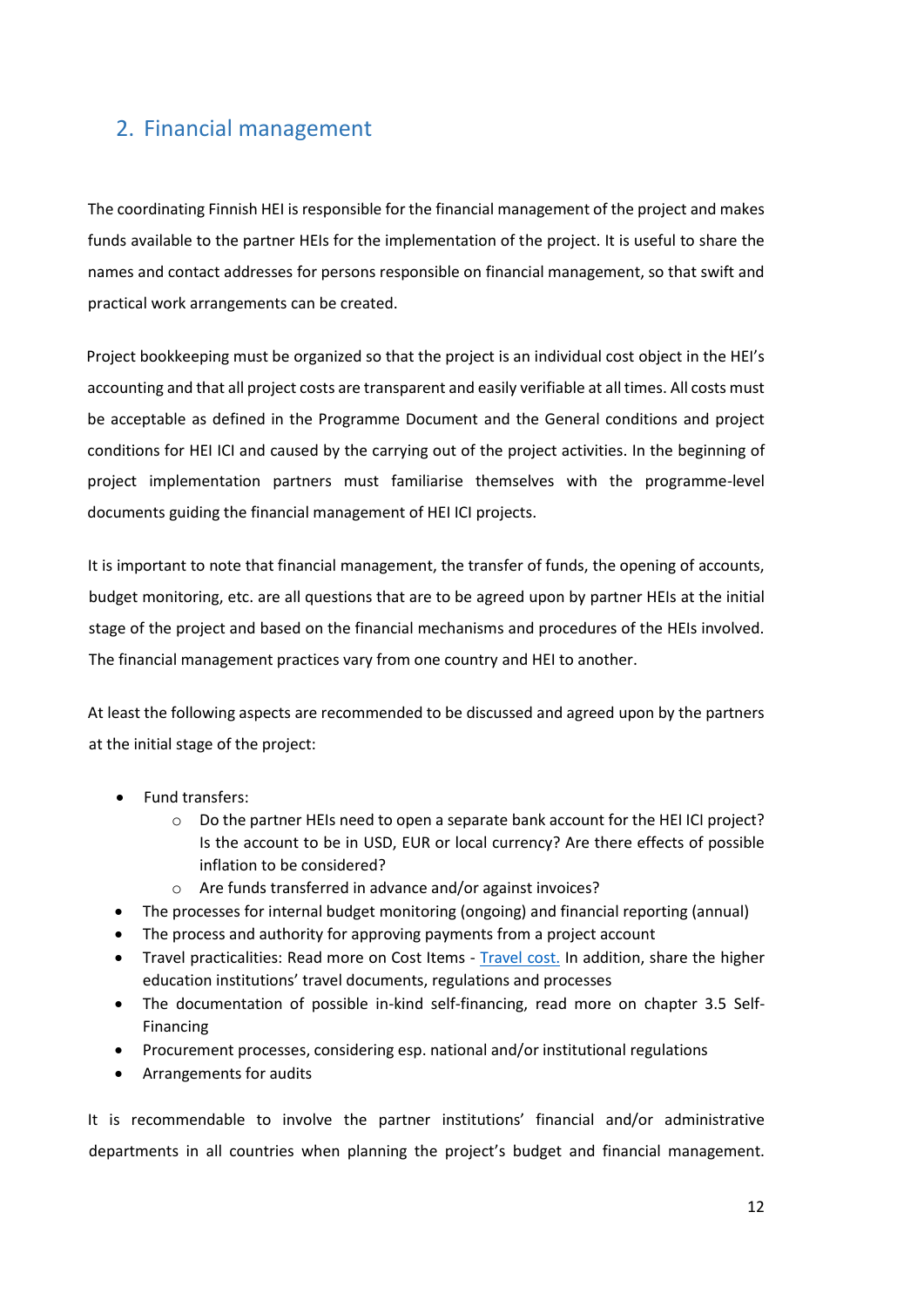Financial management requires professional staff and may be time-consuming as the administrative procedures differ from one country to another. It is advisable to reserve enough resources and working time for the administration and financial management of the project.

# <span id="page-12-0"></span>Budget and invoicing

State aid can be used between 1 September 2020 and 31 August 2024. Only costs incurred during this period are eligible, except for the costs pertaining to the required audit at the end of project implementation.

The coordinating Finnish HEI invoices EDUFI annually. The first invoice is submitted after the coordinating HEI has submitted the declaration to accept the state aid (The Letter of Commitment). The following invoices are available in the beginning of each year. The last 10% will be available for invoicing after approved final report. The amount of state aid paid each year varies based on the available financing budget of the Ministry for Foreign Affairs as follows:

| <b>HEI ICI Programme year</b> | Available state aid for Financing | available<br>for                                                                 |
|-------------------------------|-----------------------------------|----------------------------------------------------------------------------------|
|                               | invoicing (% of state aid)        | invoicing                                                                        |
| 2020                          | 6%                                | After the project has submitted the<br>signed Letter of commitment               |
| 2021                          | 11%                               | Available in January 2021 (The<br>updated project documents must<br>be approved) |
| 2022                          | 18%                               | Available in January 2022 (2020<br>annual report must be approved)               |
| 2023                          | 20%                               | Available in January 2023 (2021<br>annual report must be approved)               |
| 2024                          | 35%                               | Available in January 2024 (2022<br>annual report must be approved)               |
| 2024                          | 10%                               | After approved final report                                                      |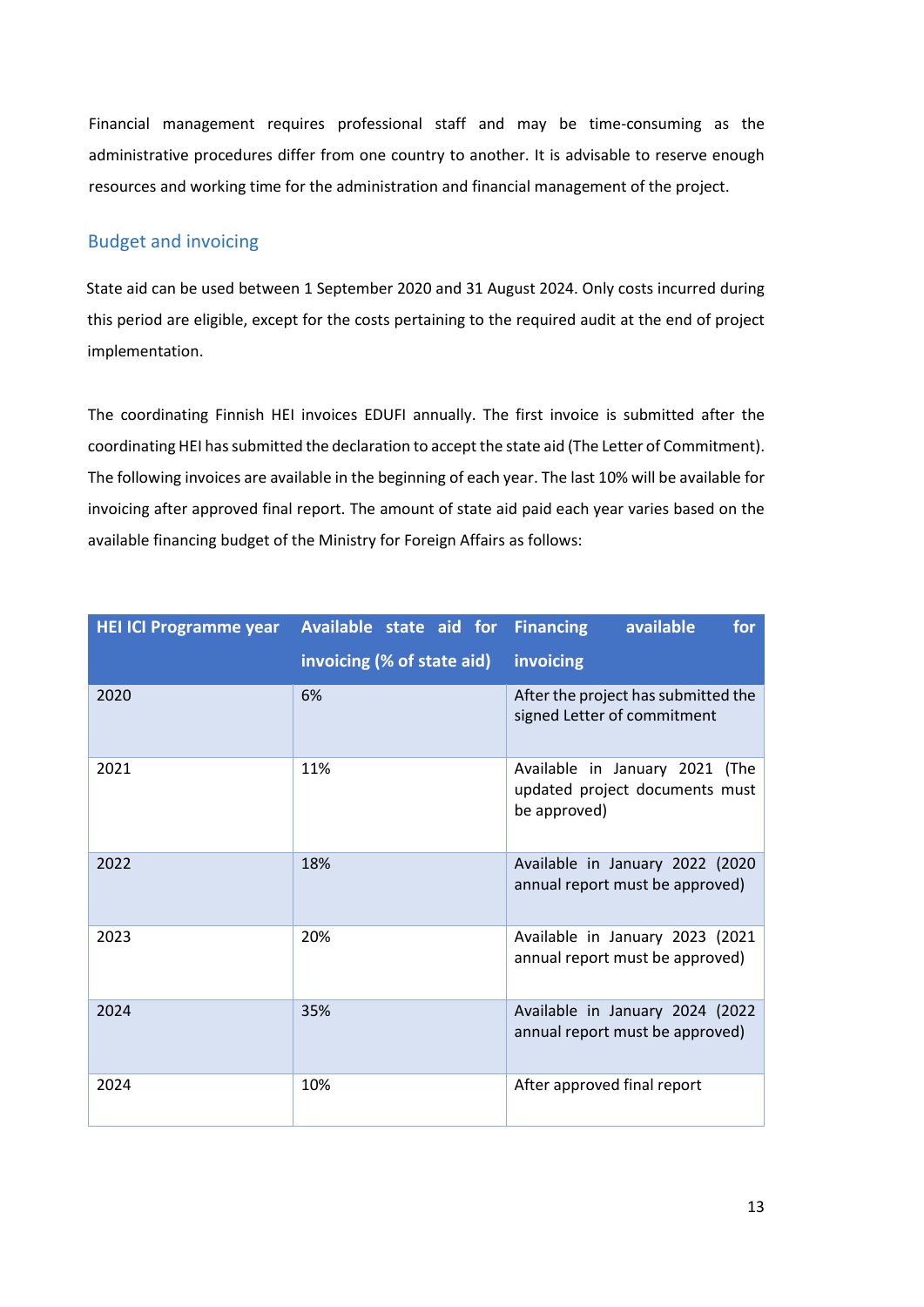The projects plan their budget according to the needs of the project but can only invoice the annual available percentage of the state aid.

The coordinating Finnish HEI invoices the state aid from EDUFI and makes funds available for the partners. HEI ICI project partners cannot directly invoice EDUFI. Unused funds can be transferred to the following annual budget. Possible unused funds must be returned to EDUFI after the Final reporting.

EDUFI receives, processes and archives its purchasing invoices only as electronic invoices. Thus, the projects are requested to submit their annual invoices as electronic invoices through Opus Capita Solutions Oy, the government's e-invoicing operator. Detailed instructions for invoicing are attached to the state aid decision.

#### <span id="page-13-0"></span>Cost items

(Information on the cost items is also available in th[e Programme Document](https://www.oph.fi/sites/default/files/documents/hei-ici_programme_document_2020-24_final_002__0.pdf) (p. 25-28).)

In general, costs directly benefitting the project results are eligible. However, for example hospitality costs, gifts and alcohol are non-eligible costs that cannot be reported under project costs. Only moderate costs arising from meeting arrangements are eligible. If you are not sure whether a cost is eligible, contact EDUFI. Non-eligible costs cannot be included in financial reporting and in the project bookkeeping.

The project budget template and the financial report template both use the cost items below. Items of expenditure are reported in the financial report under the same cost items as previously approved in the budget. The list of the cost items below presents examples of which costs should be allocated under which cost item. Reallocation of cost items which together count for more or 15 percent of the amount of total budget (main) cost item requires an approval by EDUFI/MFA through a formal Change Request.

#### <span id="page-13-1"></span>Salaries

Salary costs are broken down in three cost items: The salaries and fees of the coordinating HEI (Cost item 1), The salaries and fees of the developing country partner (Cost item 2) and the salaries and fees of the Finnish partner HEIs (Cost Item 3).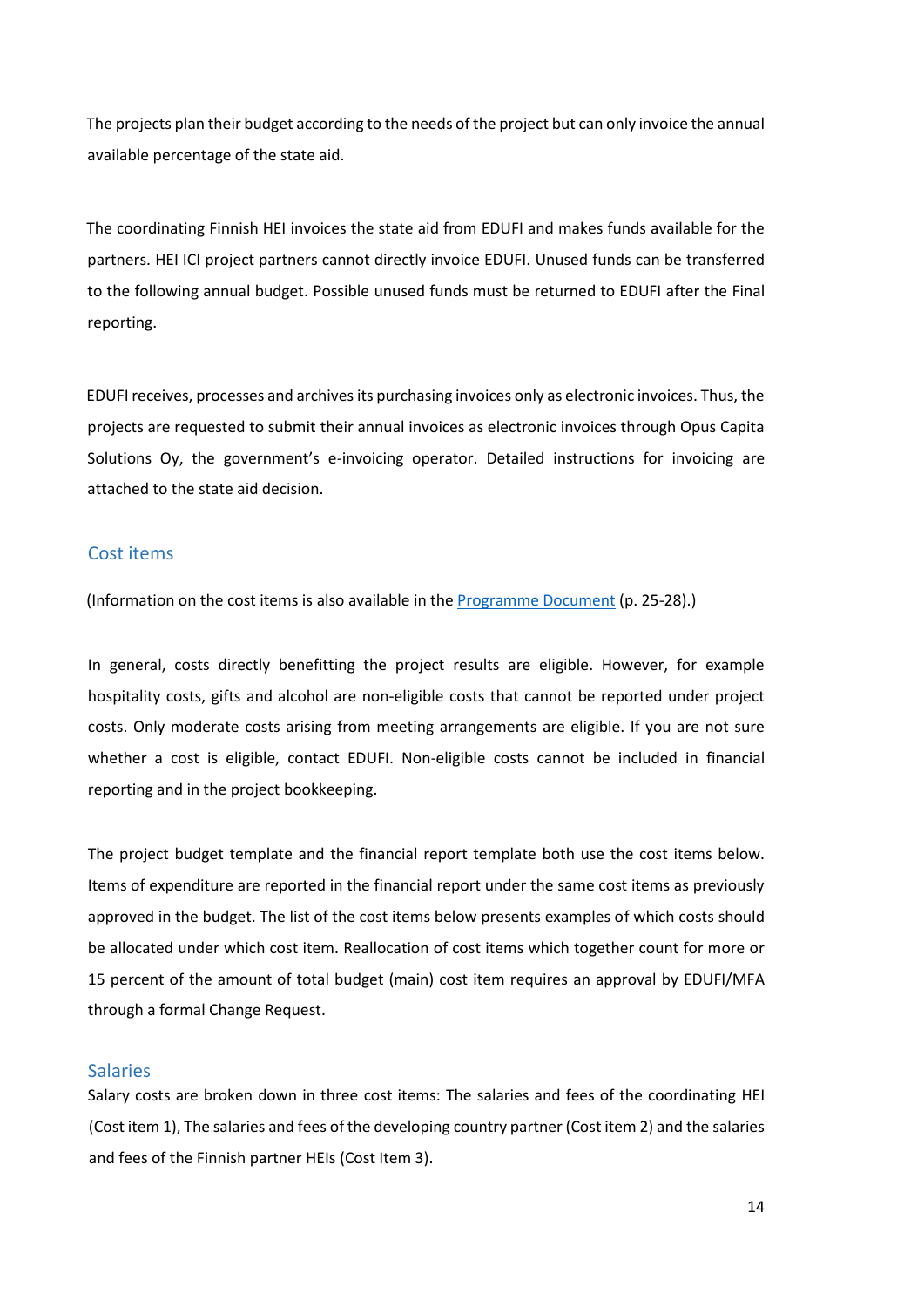The salaries of the Finnish HEI experts comprise the direct salary costs multiplied by an indirect employee cost (personnel cost-co-efficient).

All HEIs must use permanent staff for carrying out the core project activities but it is possible to recruit assisting staff for administration, organising events, dissemination activities etc. Each project staff member, in Finland and in the partner countries, must keep record on their working time by an hourly basis. Working time records/time sheets of the staff must be approved according to the procedures of each HEI. Time sheets must include the name of the employee, date, hours reported to the project, tasks and signatures by the employer and employee. The salaries and working time records of all HEIs are monitored against outputs and activities. Time sheets are not attached to the annual reports, but are stored at the HEIs, and will be checked in the final audit and during monitoring visits by EDUFI. Please indicate the total working hours of each staff member in the financial report. Also contracts of the staff working for the projects will be checked during the monitoring visits by EDUFI.

#### <span id="page-14-0"></span>Travel costs

Travel costs (cost item 4) include travel and accommodation costs and per diems for the Coordinating, Southern and Finnish Partner HEIs.

In Finland, the Finnish regulations [of the Finnish State Travel Regulation](https://julkaisut.valtioneuvosto.fi/bitstream/handle/10024/161981/VM_2020_1.pdf?sequence=1&isAllowed=y)<sup>1</sup> apply. Partner country experts are paid according to their own country specific regulations, however in such a way that the costs do not exceed the amounts in the Finnish State Travel Regulation.

When travelling between Southern partner countries, local daily allowances can be applied, but they may not exceed the maximum amounts of the Finnish State Travel Regulation. It is advisable to discuss the travel regulations between all partners and agree on common procedures (i.e. per diem rates and travel reimbursements) to follow during the entire project period to avoid misunderstandings.

#### <span id="page-14-1"></span>Services and subcontracting

Costs pertaining to services provided by non-academic partners and subcontractors are budgeted under services and subcontracting (cost item 5). As non-academic partners can be allocated resources only through sub-contracting, [The Act on Public Procurement and Concession Contracts](https://www.finlex.fi/en/laki/kaannokset/2016/en20161397) 

 $1$  The Finnish Travel regulations are updated annually. Please check the latest version from the webpage of the Ministry of Finance.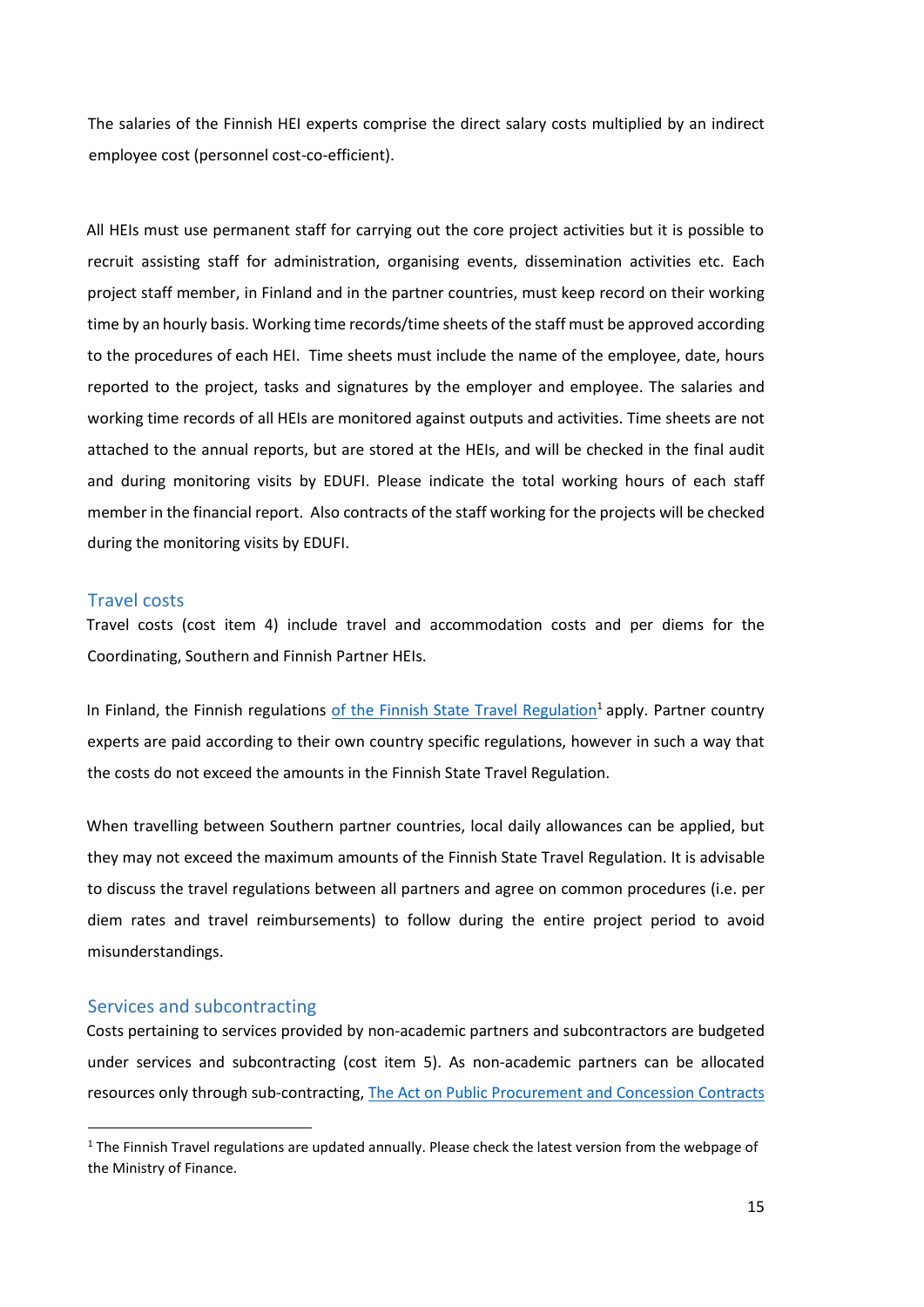[\(1397/2016\)](https://www.finlex.fi/en/laki/kaannokset/2016/en20161397) or partner country procurement act and HEI-specific procurement processes are to be followed when subcontracting. Examples of services and subcontracting costs include:

- Interpretation and translation
- Dissemination of results
- License fees
- Technical services
- Catering costs and rents in moderation
- The mandatory audit(s) conducted by an external, authorized auditor (see **Financial audit**)
- Other outsourced services or activities

However, in basic functions of the projects, outsourcing or subcontracting is not preferred as generating sustainable results can best be made by using permanent staff. In principle, consultants may not be used. The main assignments or activities of the project may not be passed further to external agencies unless deemed necessary for the achievement of the project objectives. These types of assignments must be planned to directly support the institutional development of partner country HEIs.

Generally, hospitality costs are not eligible costs in the HEI ICI programme. Possible hospitality costs should be covered by the institutions' and not from HEI ICI funding, which is Official Development Aid (ODA). Direct costs related to workshop, trainings and seminar arrangements can be accepted as eligible costs, these can include catering costs. Concerning catering costs, a list of participants must be available for auditing purposes. Funds cannot be used for gifts or alcohol.

#### <span id="page-15-0"></span>The overhead costs

The overhead percentage remains the same throughout the project in Finnish HEIs.

#### <span id="page-15-1"></span>The direct administrative costs of the Finnish HEIs

Only administrative costs which are not included in the full-cost model overheads (e.g. bank transfer costs, exchange gain/loss), can be reported under direct administrative costs (Cost item 7).

#### <span id="page-15-2"></span>The administrative costs of Southern partner HEIs

No undefined general overhead costs are accepted under this cost item. The southern partner HEIs may include administrative costs directly related to project implementation, as well as costs pertaining to project management support services (excluding salaries). The costs should be based on quantity/unit price calculations.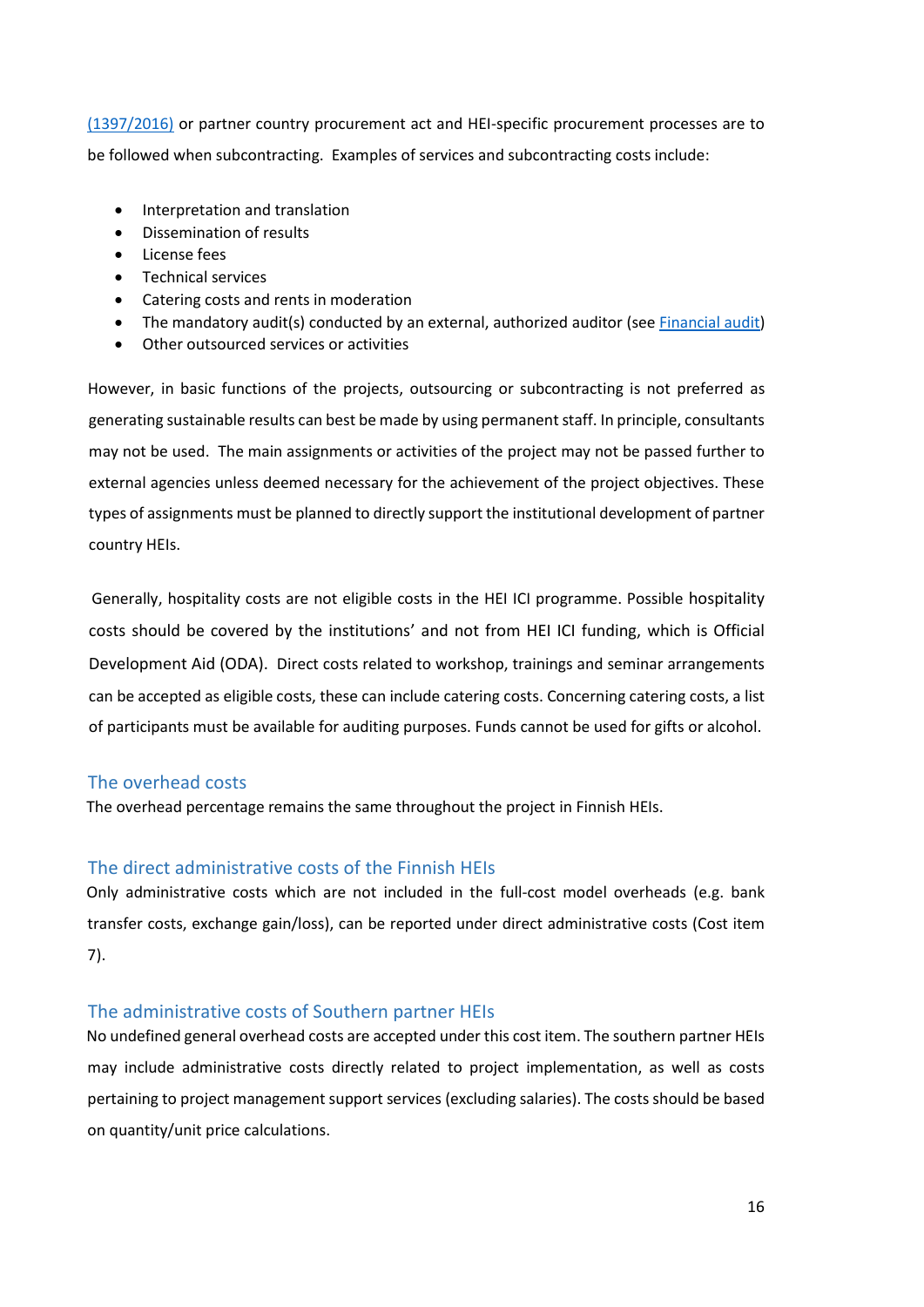Examples of administrative costs include venue rents and facility costs, internet, bank transfer fees, exchange gains and losses, accounting services, photocopying and printing or other indirect costs. Administrative costs need to include a clear description of the purchased services/items and be verifiable from the bookkeeping. The administrative costs cannot include costs that are not eligible according to the HEI ICI programme rules.

#### <span id="page-16-0"></span>Fixed assets, Southern partners

Fixed assets(cost item 9) can be procured for the Southern HEIs only. Procurements must be made according to national and/or institutional procurement regulations. As a generic rule, procurements are done in the partner country. Explanations must be provided if any fixed asset has been procured from Finland due to difficulties to make the procurement in the partner country. Even if procurement was conducted in Finland, the fixed assets must be registered as the partner institution's property. The procurement offices in the partner HEI are a good place to begin any procurement processes.

At the end of the project, fixed assets will remain the property of the southern institution for which they have primarily been procured for and which has used them. The Coordinating Finnish HEI must ensure that fixed assets are formally recorded as the partner HEI's property and that there is a plan for their maintenance after the project funding has ended. In the final project report, a list of all procured fixed assets is required for the purposes of programme-level evaluation.

Please note the rules relating to subcontracting: Act on Discretionary Government Transfers (Valtionavustuslaki 688/2001) and [The Act on Public Procurement and Concession Contracts](https://www.finlex.fi/en/laki/kaannokset/2016/en20161397)  [\(1397/2016\)](https://www.finlex.fi/en/laki/kaannokset/2016/en20161397).

#### <span id="page-16-1"></span>Contingency costs

Contingency costs (cost item 10) can be at most 10% of the total costs of the project. The Project Board must approve any use of the contingency budget, but project does not have to submit a change request form to EDUFI. Contingency budget can be reallocated to other cost items. The reallocated costs are still to be reported under Contingency cost item in the financial report. Kindly note that possible accessibility costs for people with special needs are to be covered from the contingency costs.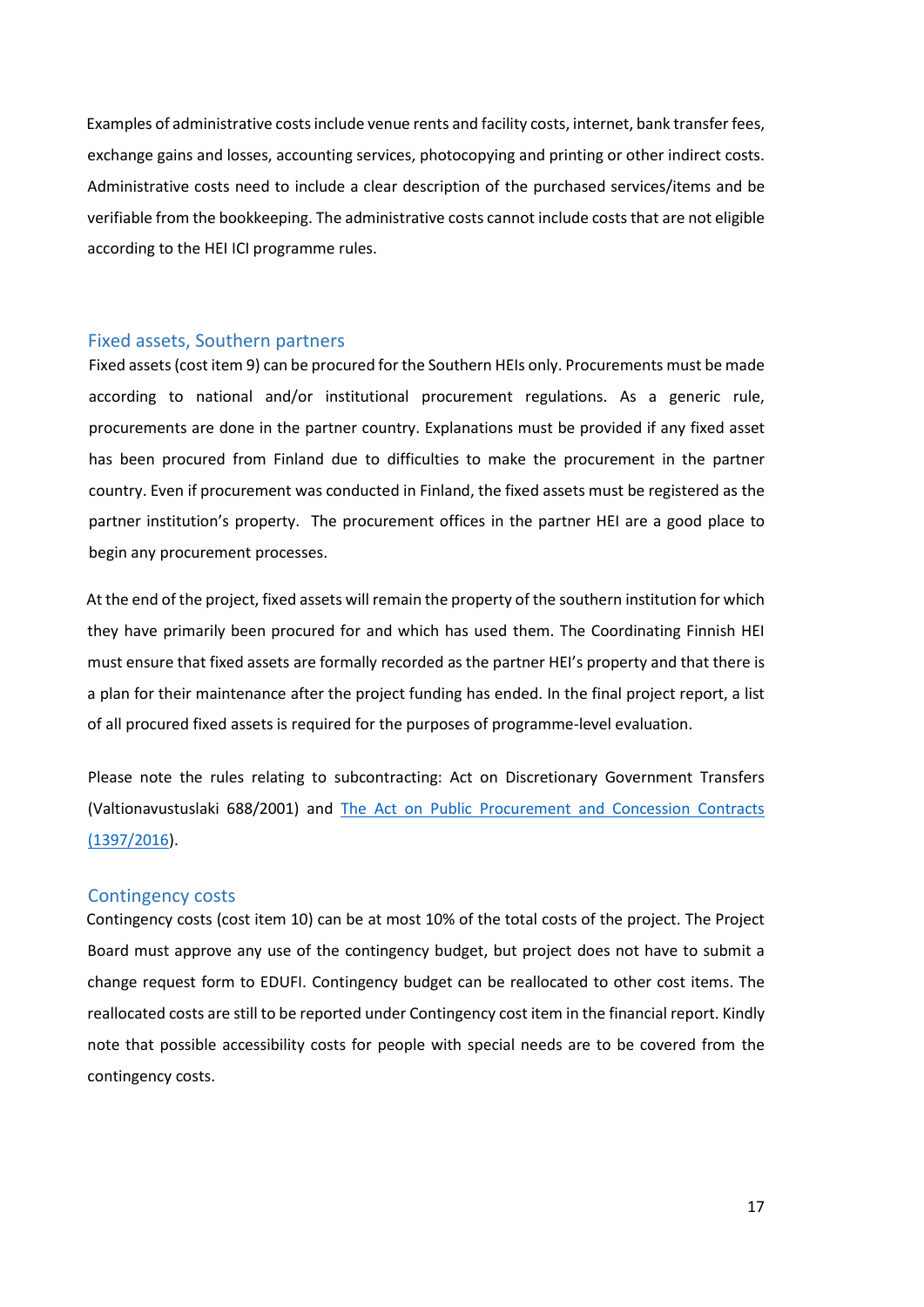#### <span id="page-17-0"></span>Transfer of funds

The coordinating Finnish HEI invoices the state aid from EDUFI and makes funds available for the partners through money transfers. Funds can be transferred as advances to the partner HEIs or against payment requests. It is advisable to discuss the possible options with the partners in advance and include the protocol already in the partnership agreement (see [Partnership](#page-3-1)  [agreement\)](#page-3-1). Money transfers are translated into local currency **at the exchange rate prevailing at the date of the transfer**. Currency losses and bank costs can be reported as project costs under admin cost item

The payments are made through the official accounts of the partner HEI based on time sheets and receipts translated in English. If receipts are translated, the translations must be signed by the person who had made the translation.

#### <span id="page-17-1"></span>Self-financing

The HEI ICI projects must have a minimum of 20% self-financing and the state aid can thus amount to a maximum of 80% of the total project budget. The self-financing can consist of state allocations for the general functioning at the HEI, income from business activity or commercial or business activities, donations or salaries.

The fulfilment of the self-financing requirement must be monitored and reported, and any problems must be reported without delay. The fulfilment of the self-financing is followed annually. If the project is unable to fulfil the self-financing requirement in the end of the project period, the MFA funding will be reduced accordingly. Self-financing is compulsory for all Finnish partners and optional for Southern partners, although it recommended that all partner participate even with a small share to the self-financing. Project partners can decide themselves how much each partner contributes for the self-financing share so that the 20% minimum requirement is fulfilled.

In the financial report, the shares of the state aid and self-financing are calculated on the basis of the total sum. Thus, projects do not need to report which costs are covered with MFA funding and which is self-financing. However, all costs, including costs covered with self-financing, must be verifiable in the bookkeeping. If non-academic partners provide in-kind self-financing for the project (e.g. working time used for the project) a clear calculation including a list of tasks and signature, has to be attached to the financial report.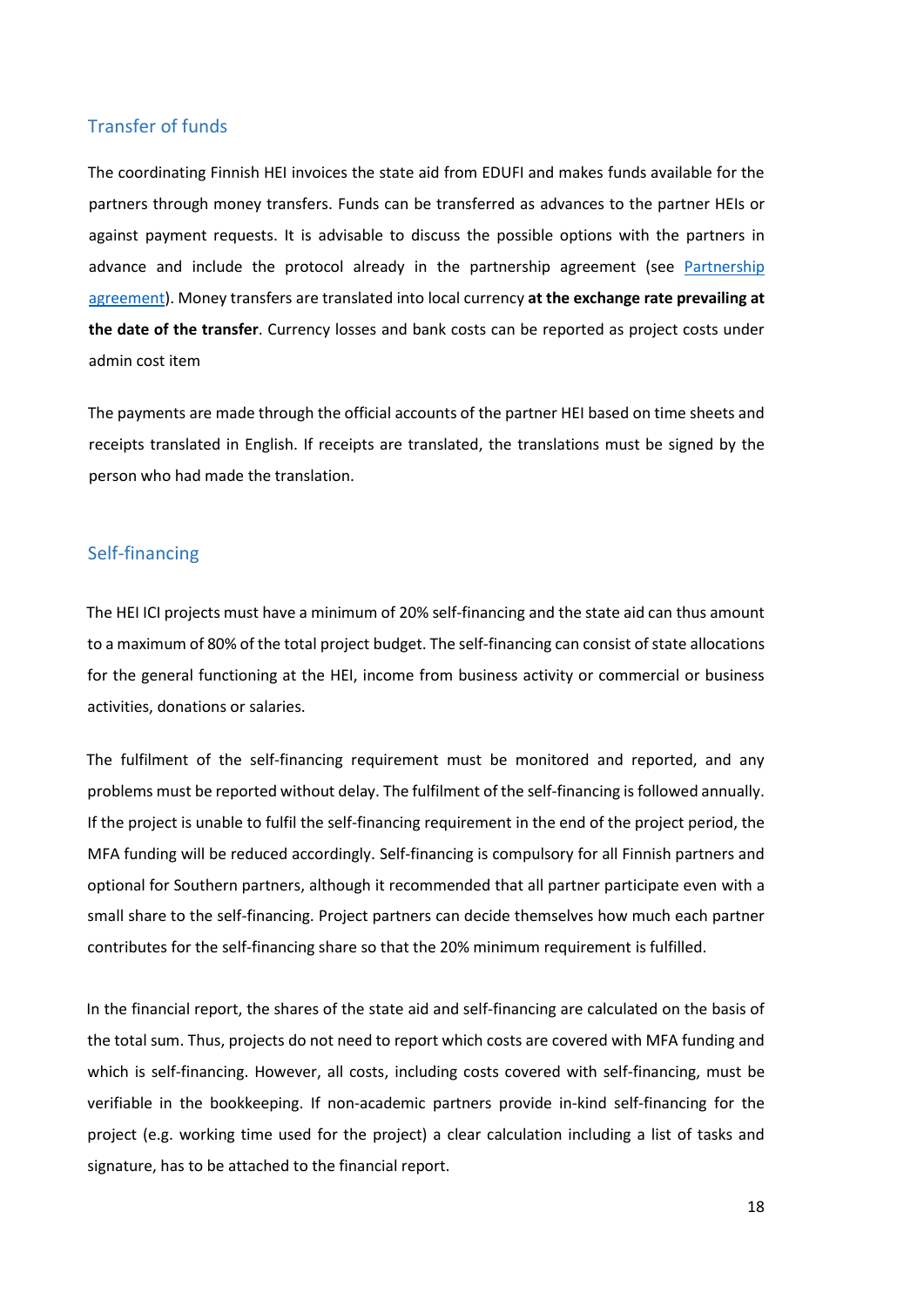# <span id="page-18-0"></span>Tips for Financial management

Based on the most common issues and best practices from previous HEI ICI programmes, we have gathered some tips for financial management. The tips have been collected from previous HEI ICI projects' coordinators and staff. Please note that these are only general tips and may not be applied in all partner countries and/or projects as such.

| <b>COMMON CHALLENGES</b>                | <b>TIPS TO OVERCOME THEM</b>                            |
|-----------------------------------------|---------------------------------------------------------|
| HEI ICI admin rules do not fit with     | Go through the financial management practices and       |
| Southern<br>HEIs'<br>procedures,<br>for | HEI ICI programme rules in the beginning of the         |
| example:                                | project between all partners.                           |
| different bookkeeping                   | Involve HEIs' financial administration staff already in |
| procedures<br>overheads costs           | the planning phase and during the whole project         |
| per diem practices                      | period.                                                 |
|                                         | Should there be contradicting practices, try to find a  |
|                                         | compromise or contact EDUFI.                            |
| Overheads are not allowed for Southern  | No undefined overheads for Southern HEIs are            |
| partners                                | allowed but admin costs may include<br>direct           |
|                                         | administrative costs and costs pertaining from          |
|                                         | project management support services.                    |
|                                         | Examples of administrative costs:                       |
|                                         | venue rents and facility costs, internet, bank transfer |
|                                         | fees, exchange gains and losses, accounting services,   |
|                                         | photocopying and printing or other indirect costs.      |
|                                         | Administrative costs need to<br>include<br>clear<br>a   |
|                                         | description of the purchased services/items and be      |
|                                         | verifiable from the bookkeeping.                        |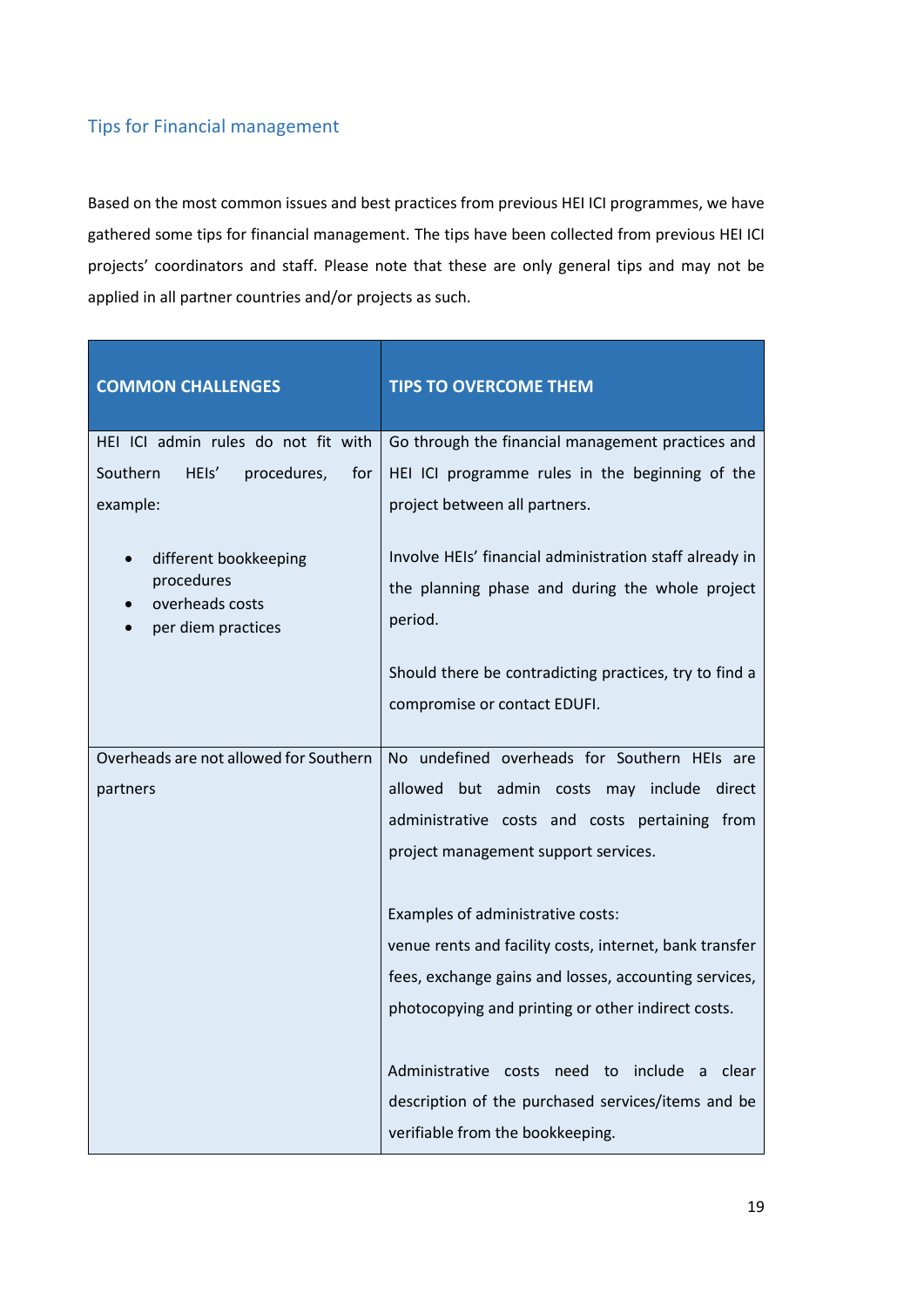| The different fiscal years and practices                                          | Discuss and agree on the financial reporting             |  |
|-----------------------------------------------------------------------------------|----------------------------------------------------------|--|
| cause delays in financial reporting                                               | timetable and on reporting practices in the beginning    |  |
| between the partners                                                              | of the project                                           |  |
|                                                                                   | receipts, time sheets, etc. for the<br>To<br>send        |  |
|                                                                                   | coordinator, some projects have used file sending        |  |
|                                                                                   | programmes (i.e. Funet) or they take picture of the      |  |
|                                                                                   | receipts and send them as soon as possible to the        |  |
|                                                                                   | Finnish coordinator.                                     |  |
|                                                                                   | The receipt/time sheets must be stored and available     |  |
|                                                                                   | for the monitoring and auditing purposes.                |  |
| Financial<br>administration<br>is<br>time-                                        | Allocate enough resources and working time for the       |  |
| consuming and requires resources                                                  | financial management in all partner countries, for       |  |
|                                                                                   | example a separate administrative coordinator is         |  |
|                                                                                   | worth considering.                                       |  |
|                                                                                   |                                                          |  |
| self-financing,<br><b>Difficulties</b><br>follow<br>to<br>especially in the South | If the self-financing originates as in-kind contribution |  |
|                                                                                   | from private sources and cannot be registered to the     |  |
|                                                                                   | bookkeeping, a separate document should be               |  |
|                                                                                   | stored<br>for<br>monitoring/auditing<br>prepared<br>and  |  |
|                                                                                   | purposes.                                                |  |
|                                                                                   | Self-financing is not compulsory for Southern            |  |
|                                                                                   | partners but even a small contribution signals           |  |
|                                                                                   | institutional commitment.                                |  |
|                                                                                   |                                                          |  |
| Slow bank services when transferring                                              | Reserve enough time when transferring money to the       |  |
| money, expensive bank services and<br>exchange course rate losses                 | partners especially if there are<br>previous<br>no       |  |
|                                                                                   | experiences of the bank used.                            |  |
|                                                                                   | Exchange rate losses and bank services are eligible      |  |
|                                                                                   | costs and can be reported as project costs.              |  |
|                                                                                   |                                                          |  |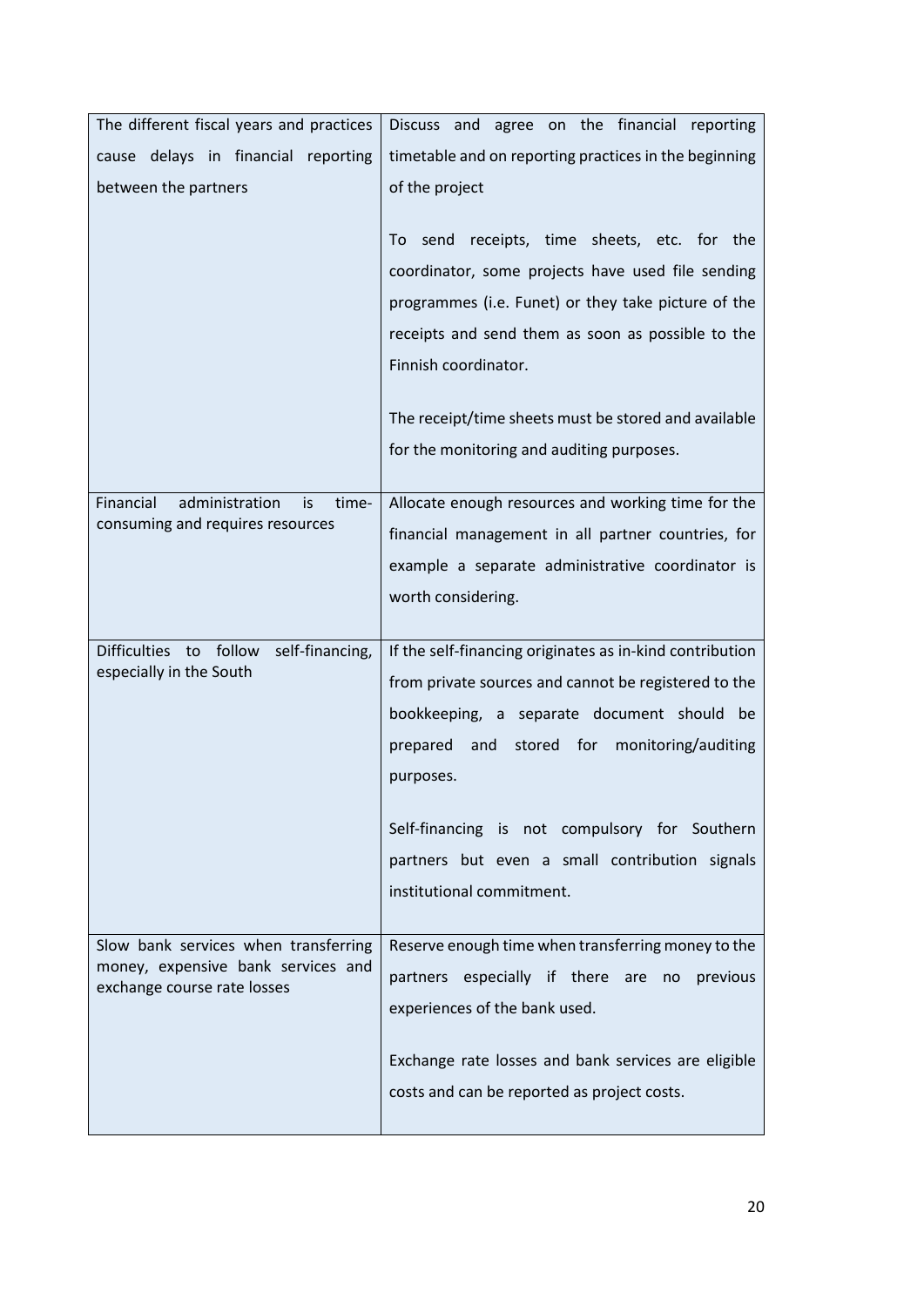| Issues with procurements                 | Always start the procurement process by contacting       |
|------------------------------------------|----------------------------------------------------------|
|                                          | the procurement offices at the coordinating and the      |
|                                          | partner HEIs.                                            |
|                                          |                                                          |
|                                          | Reserve enough time for the procurement process          |
|                                          | and do not leave the process till the end of the project |
|                                          | period.                                                  |
|                                          |                                                          |
|                                          | If for some exceptional reason, e.g. the procurement     |
|                                          | process is not successful in the partner country, the    |
|                                          | procurement can be made in Finland. Explanations         |
|                                          | must be provided for any possible procurement made       |
|                                          | in Finland.                                              |
|                                          |                                                          |
|                                          | Even if procurement was conducted in Finland, the        |
|                                          | fixed assets must be registered as the partner           |
|                                          | institution's property.                                  |
| Unsure whether a cost is eligible or not | Generally, all costs that directly benefit achieving the |
|                                          | results of the project are eligible.                     |
|                                          | Direct costs related to workshop, trainings and          |
|                                          | seminar arrangements can be accepted as eligible         |
|                                          | costs, these can include catering costs. Funds cannot    |
|                                          | be used for hospitality costs (e.g. gifts or alcohol).   |
|                                          | Familiarise yourself with the HEI ICI programme          |
|                                          | document, General terms and conditions of state aid      |
|                                          | and The Finnish Travel regulations. In cases of          |
|                                          | uncertainty, please contact EDUFI.                       |
|                                          |                                                          |
|                                          | HEI ICI funding is Official Development Aid, so the      |
|                                          | rules for eligible costs in some cases may be stricter   |
|                                          | compared to other funding sources.                       |
|                                          |                                                          |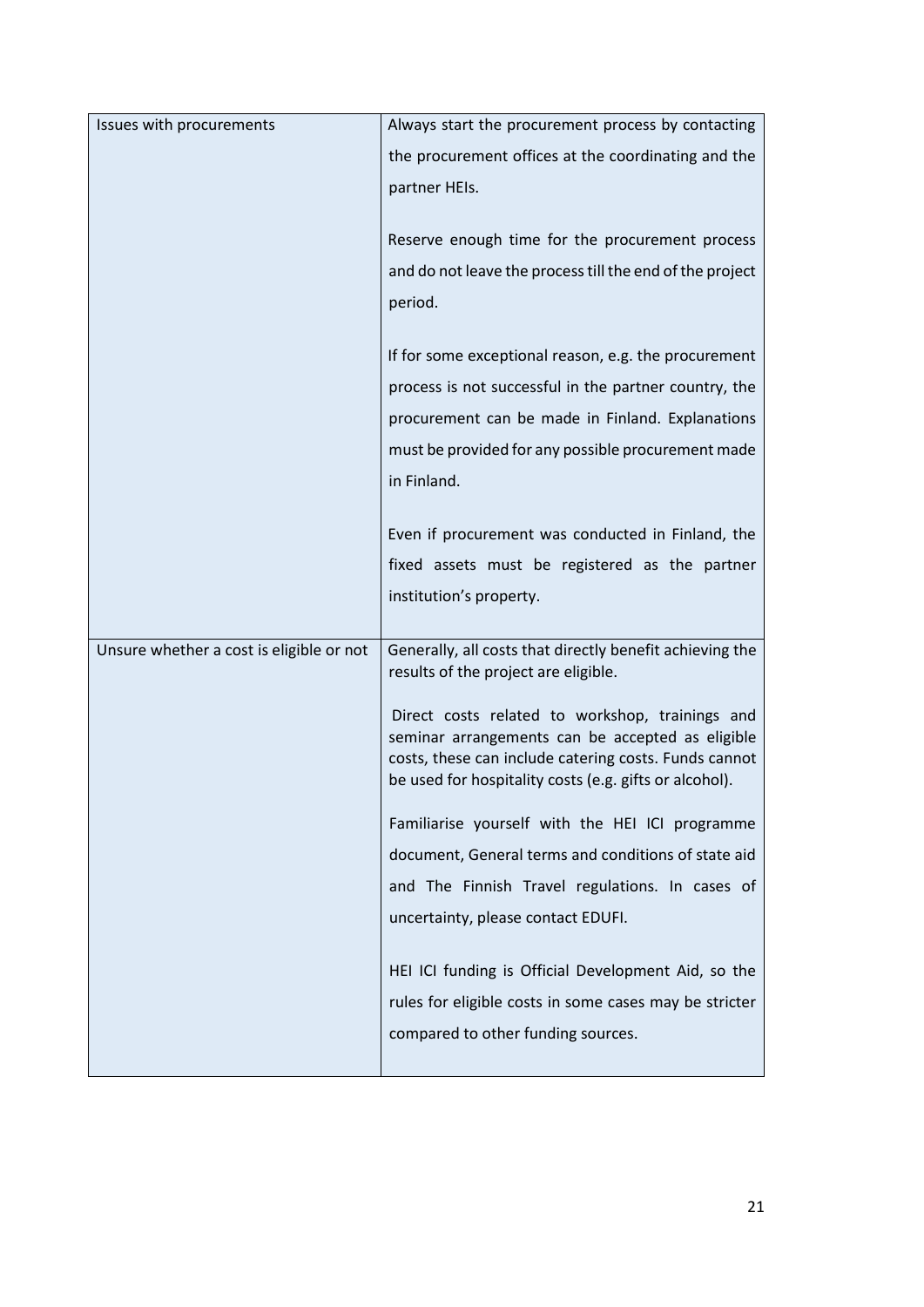# <span id="page-21-0"></span>3. Monitoring and self-evaluation

The HEI ICI project is expected to organise its **data collection for monitoring purposes during the inception phase**. Monitoring needs to be organised so that it feeds relevant and timely information to the decision-makers. Direct feedback from stakeholders in seminars and training sessions should be collected and the key observations discussed jointly. Use of qualitative and process indicators is recommended especially for locating changes in working methods, attitudes and commitment.

Self-evaluation workshop using participatory methods should be organised within the second year of the project implementation.

EDUFI and MFA reserve right to make monitoring visits to the projects. They also reserve right to make project or programme level evaluations.

HEI ICI projects are subject to ongoing supervision and monitoring by EDUFI. The objectives of monitoring are:

- to stay up to date on project implementation and progress
- to review the use of the funds
- to provide assistance, if needed, during implementation and ensure that projects are achieving their objectives in accordance with their Work Plan

Monitoring is divided in two parts: desk monitoring and field monitoring. **Desk monitoring** refers to day-to-day monitoring of the project's progress by e.g. analysing the mandatory reports (annual and final reports), processing Change Request forms and assisting projectsin their implementation process.

**Field monitoring** refers to meetings between representatives of the project and EDUFI either in Finland or in partner countries. In addition to EDUFI, representatives from MFA may join the field monitoring visits. EDUFI strives to visit all projects at least once during the programme period either in Finland or a partner country. EDUFI pays their own monitoring travel costs.

The purpose of the field monitoring visits is to assess the implementation and impact of the HEI ICI programme in Finland and in the southern higher education institutions. Typically, the visit entails analytical discussions on the project's progress and its relevance, ownership and impact with the project staff and representatives of the university. Before the monitoring visit, EDUFI sends the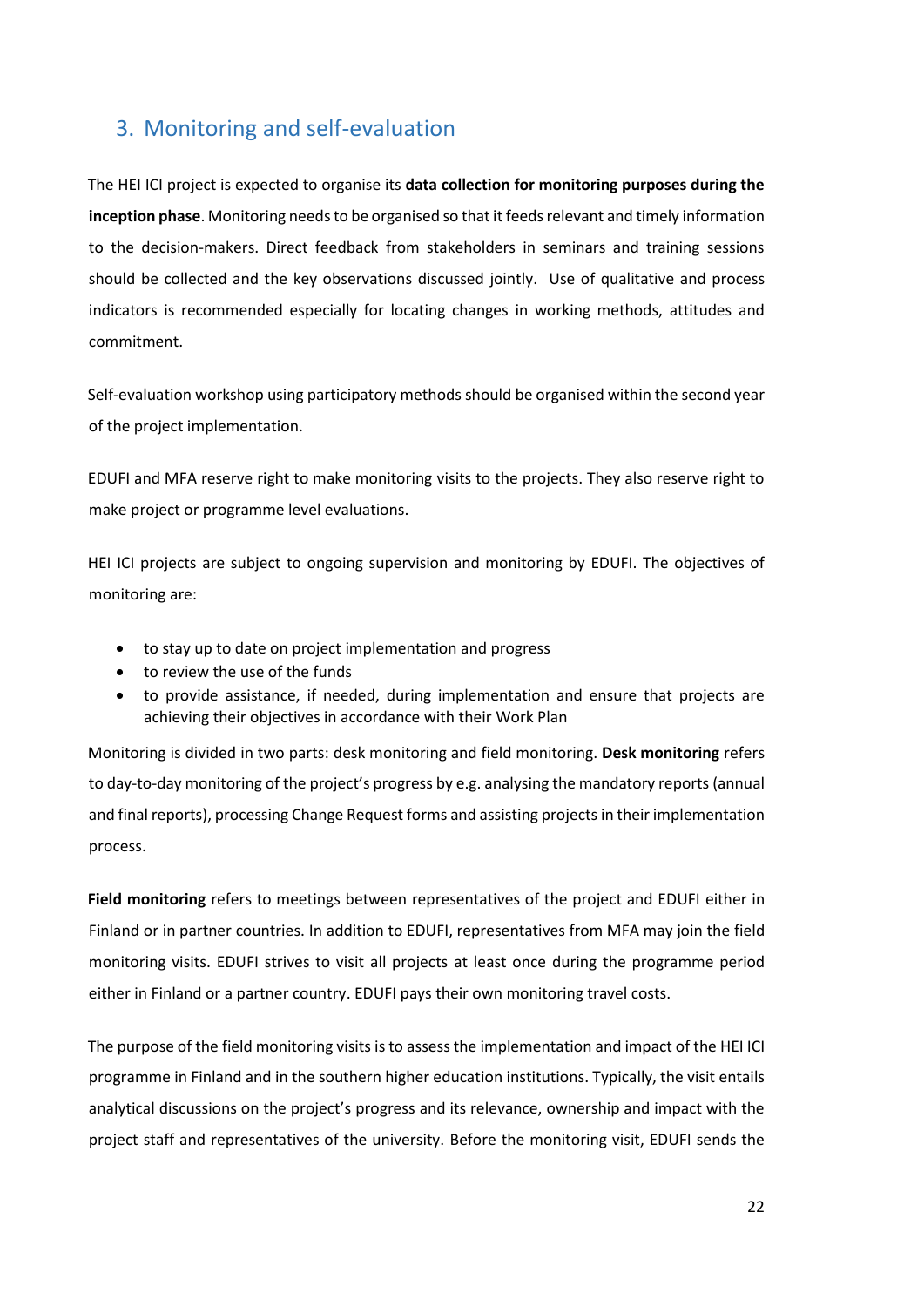hosting HEI a Monitoring Visit Guideline with more information on how to prepare for the monitoring visit.

Monitoring visits also include **a financial review** which aims to ensure that funds are used appropriately, and that the financial management of the project adheres to the programme rules. Financial coordination and the related procedures, the project budget (incl. self-financing) and the eligibility of project costs are all subject to monitoring as part of the review. Bookkeeping records, documentation of working hours, employment contracts and the clearances of the partner universities will also be checked. The financial review further monitors that there is a clear separation between the MFA funding and other funding. The financial review is typically conducted in cooperation with the project staff and the university's financial services. Observations from the monitoring visits are communicated with the project staff both during the visits and in a separate monitoring feedback sent by email to the project coordinator after the monitoring has taken place. The monitoring feedback is also shared with the MFA.

The ideal schedule for the field monitoring is during spring after the projects have submitted their annual reports. After annual reporting either an online discussion of full field monitoring visits will be organised. The aim is to reduce overlap and unnecessary repetition between reporting and monitoring. For example, the projects are reporting their administrative procedures only in their first annual report and after that these operations will be checked during the monitoring visits. The field monitoring visits will start from 2022 onwards.

# <span id="page-22-0"></span>4. Reporting

Regular reporting provides HEI ICI projects with a valuable overview of project progress and the use of funds and indicate where steering will most be needed in the future. They are also formally required by MFA and EDUFI.

Reporting focuses strongly on linking the projects to the overarching Programme level Results Framework and its outlined impact, outcome and indicators. All reports include a financial section on the use of the budget, as well as a qualitative part, to monitor the progress of the activities and the achievement of the planned results. An online system is used to submit reports.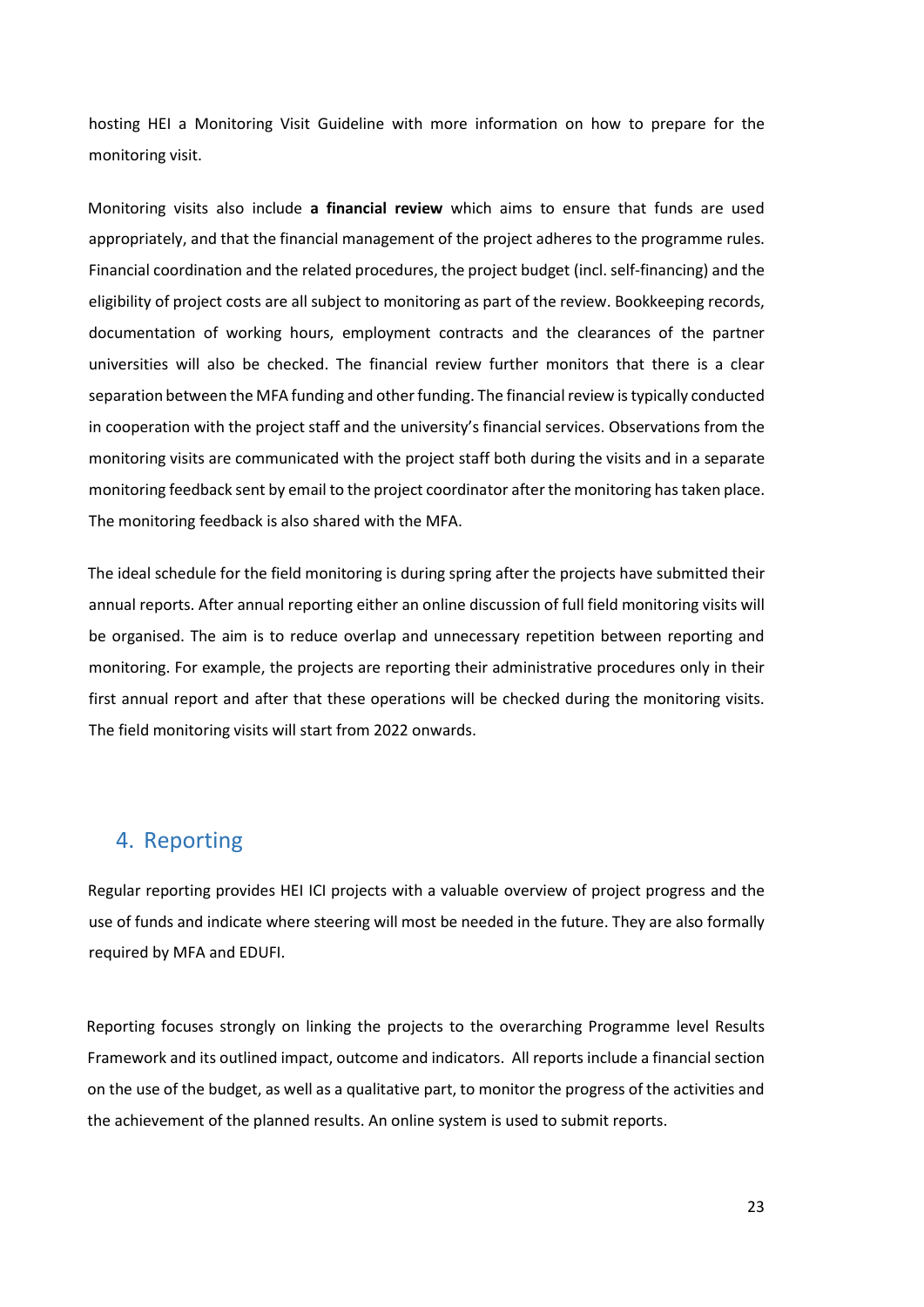In addition to the written reporting, interview might be arranged between EDUFI and the HEI ICI projects to follow-up and discuss unclear issues.

# <span id="page-23-0"></span>Reporting Schedule

The coordinating HEI will in collaboration with partners prepare and submit **four reports during the project implementation period 2020-2024**. If the project life span is shorter than 4 years, the final report may be submitted earlier. Reports are submitted to EDUFI according to the following schedule:

- 1) Annual Progress Report I by 31 March 2021
- 2) Annual Progress Report II by 31 March 2022
- 3) Annual Progress Report III by 31 March 2023
- 4) Annual Progress Report IV by 31 March 2024
- 5) A Final Report by 31 October 2024

The reports should be prepared and compiled jointly by the project partners. **All reports are also to be discussed and approved by the Project Board before submission.** The minutes of the Project Board meeting will be checked as part of EDUFI's monitoring visits.

EDUFI will analyse the annual reports and provide approval/response to the HEI ICI project within two months from receiving the report and launch the procedure for annual payment. EDUFI will analyse results information from reports and the websites of the projects and prepare a compiled programme level report by the 30<sup>th</sup> May.

## <span id="page-23-1"></span>Annual Reporting

The aim of the annual reports is to follow the progress in project implementation and gain important input on project results so far. Annual report is a major communication tool between the project partners. Therefore, it is essential that the annual reports are prepared jointly with the project partners using the draft versions before filling in the online report.

**The Annual Progress Reports cover all activities up until the end of the previous year. Annual reports should specify significant changes** made in the project implementation plans. Which activities were not realized? Which challenges were met and how were they were solved? Possible updated versions of work plan or budget should be attached to the report, together with a Change Request Form if needed.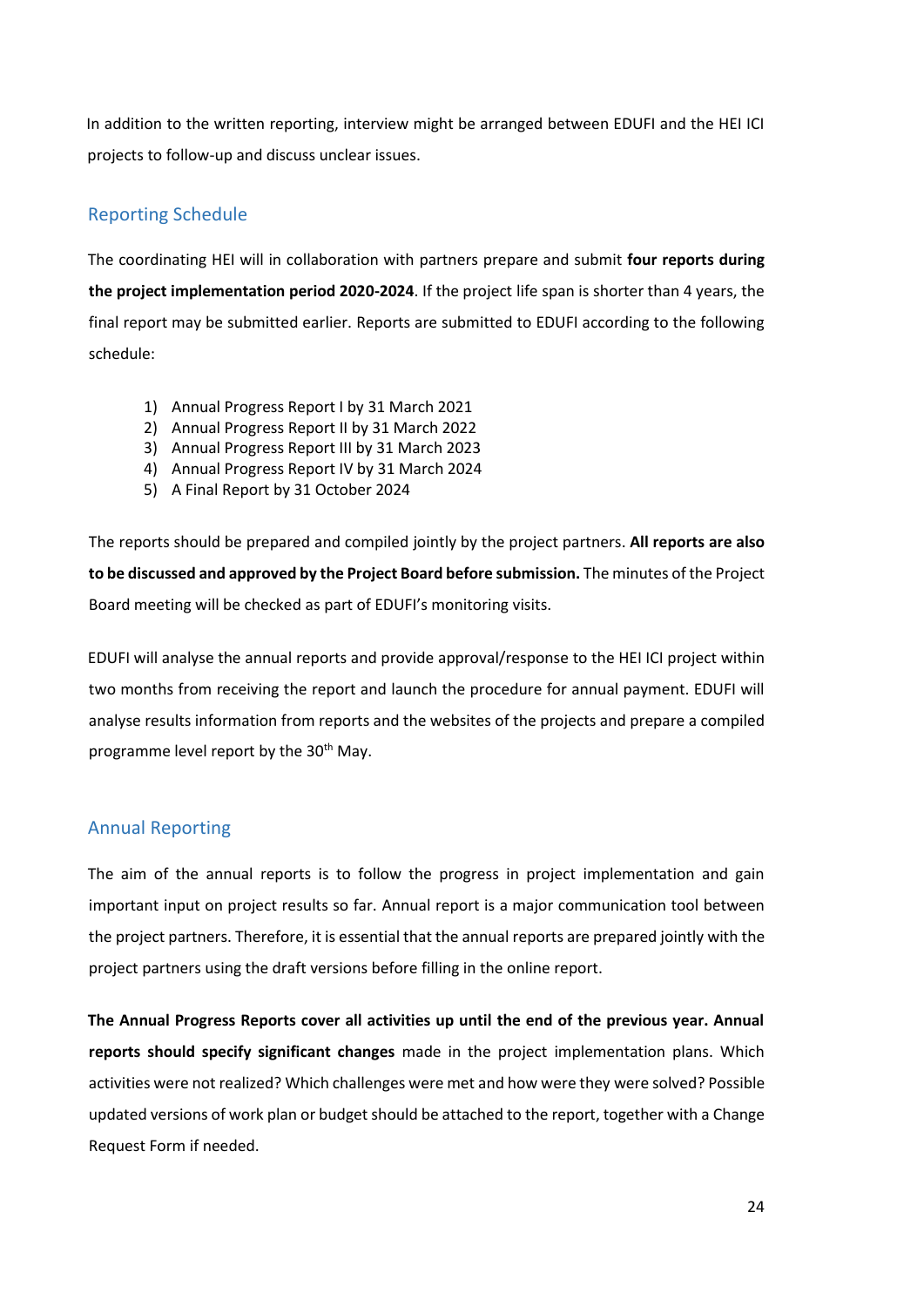The Annual Report consists of an **online tool for the narrative reporting,** with the **following attachments:**

- Financial report in Excel format
- Accounts extract; bookkeeping printout with project number from coordinating HEI, preferable in Excel format
- Events and trainings table with data
- Updated Risk Matrix
- Project level results (word)

## <span id="page-24-0"></span>Reporting content

The following elements are covered in the online tool for the narrative reporting: overview of project implementation, achievement of results, consistency with the Finnish development policy and visibility. In addition, during the first annual reports the reporting includes questions related to project management. After the first reporting, these questions will be covered during the monitoring visits.

Please find a list of reporting elements in Attachment 2, HEI ICI Online Reporting Content 2020- 2024.

## <span id="page-24-1"></span>Results Based Management as a methodology

Results Based Management (RBM) is a specific methodology with a special rationale. More information on the RBM can be obtained from the publication [Results Based Management \(RBM\)](https://um.fi/documents/35732/48132/results_based_management_rbm_in_finland%E2%80%99s_development_cooperation.pdf/b162ca1f-60f0-d07a-97f2-c86083343a8f?t=1560452756980)  in Finland's Development Cooperation – [Concepts and Guiding Principles \(MFA, 2015\).](https://um.fi/documents/35732/48132/results_based_management_rbm_in_finland%E2%80%99s_development_cooperation.pdf/b162ca1f-60f0-d07a-97f2-c86083343a8f?t=1560452756980) This guidance is supported by guidelines on Human Rights Based Approach, the Rights of Persons with Disabilities, Crosscutting Objectives, Risk Management, Corruption Prevention and other relevant MFA guidelines which are available through [MFA web page.](https://um.fi/etusivu)

## <span id="page-24-2"></span>Results reporting and linkage to HEI ICI Programme level

**a) Reporting against the programme level impact and outcome indicators (see ANNEX 3)** A particular focus of the reporting is put on demonstrating the change process through monitoring the selected indicators outlining the results. The report focuses on how the project's objectives have been met, what kind of impact it has had, and whether the expected results have been achieved.

In the HEI ICI programme, the project linkages to the *Programme level indicator for outcome and for impact* will also be monitored in all projects.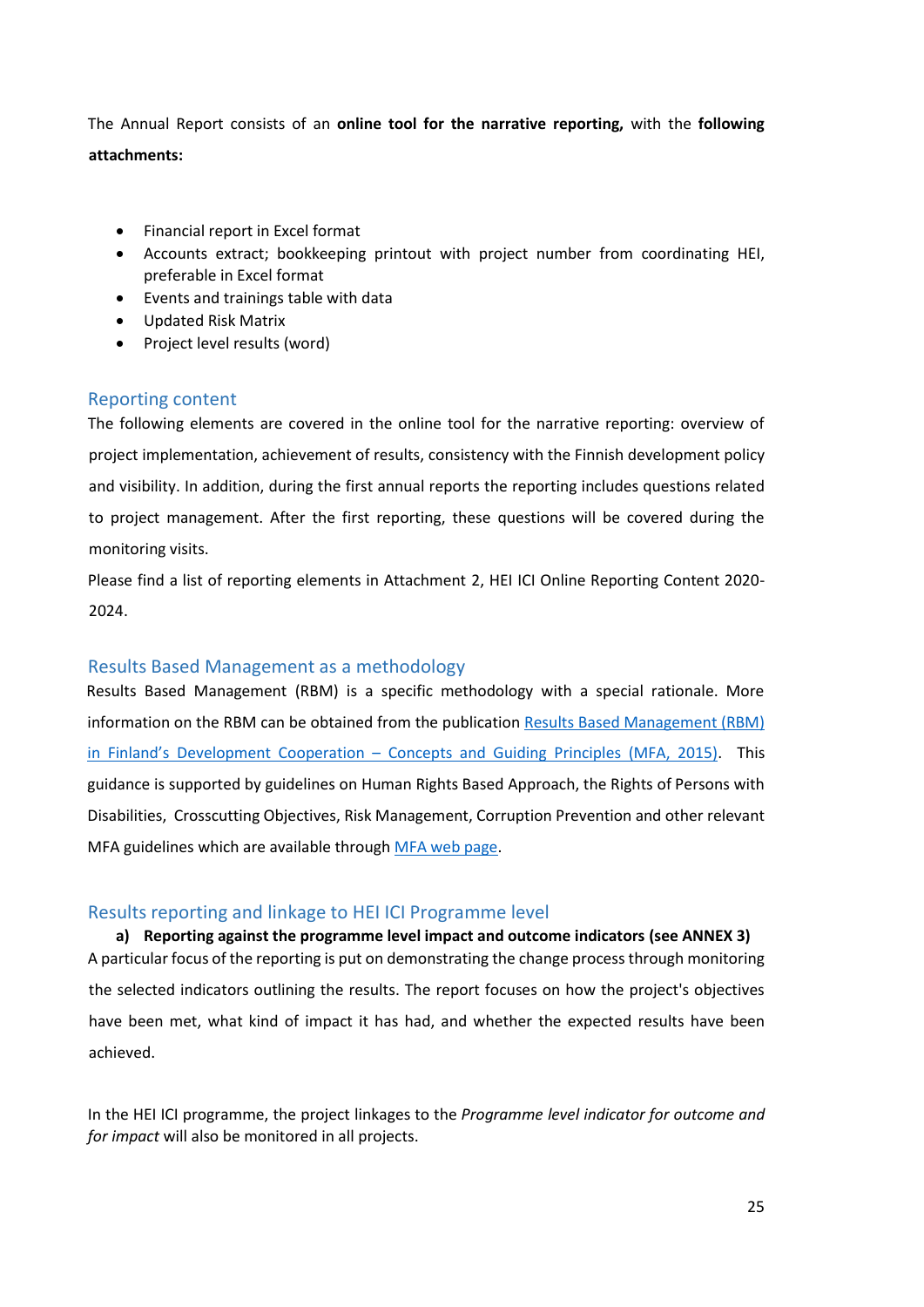#### **Impact of the programme:**

The long-term expected impact of the programme is to strengthen the capacity of HEIs in the partner countries in order to contribute to well-functioning, relevant and accessible higher education for the students.

*Indicator 1: The benefit to students measured in terms of passed new training (total number of students who have passed at least education equivalent to 5 ETCS).* 

#### **Outcome of the programme**:

*administration.*

In the medium term, the programme expected outcome is improved institutional management and teaching capacity in HEIs in the partner countries participating in the programme.

*Indicator 2: Number of faculties, schools or equivalent in the partner universities where capacity building process (curriculum updating, pedagogical updating, a training package equivalent to 5 ECTS credits, administrative upgrading etc) has been finalised and approved by the university* 

#### **b) Reporting against SDG related indicators (See ANNEX 3)**

The MFA has been assigned to report to the minister annually and to the parliament every fourth year on the advancement of the major programmes like HEI ICI. The reporting is made against the SDG targets and indicators whenever possible. Therefore, the projects are requested to report on the following indicators annually:

*Indicator 3: Number of educational institutions, incl. higher education, reached through measures aimed to increase their capacity*

*Indicator 4: Number of teachers and teacher education students who participated in pre- or inservice training*

*Indicator 5: Number of Science, Technology and Innovation (STI) partnerships with education and research institutions and private sector actors*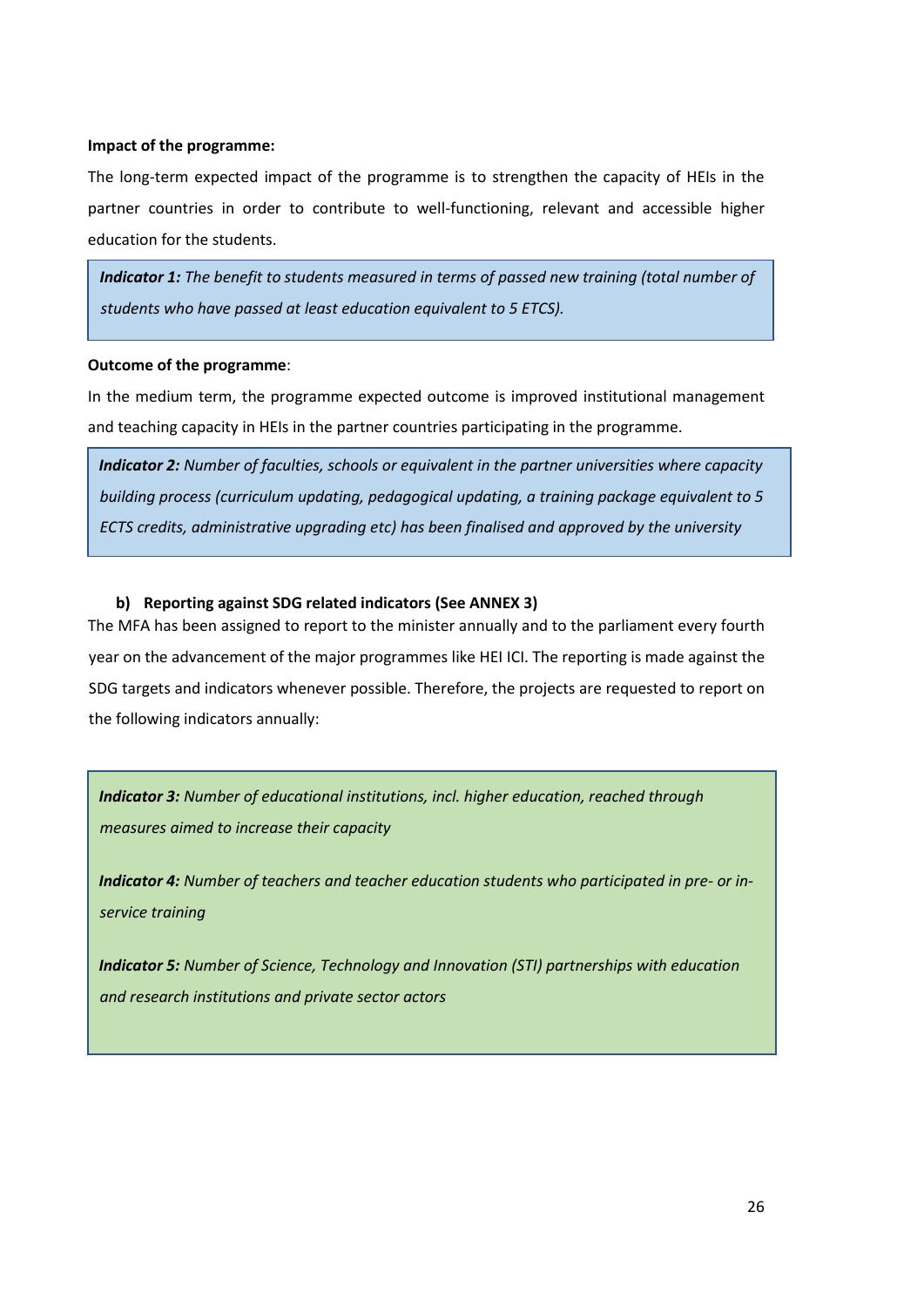#### **c) Reporting against project level indicators**

In addition to the programme level indicators, each project has project level indicators to be reported annually.

The annual report must show clearly how the project resources have been used and whether their use corresponds to the aims set out in the Project Document and the annual plan drawn up at the beginning of the year. In addition, changes from the original plans should be reported. The reasons for the changes, their impact and corrective measures should be briefly described. **Annual reports reflect the project's Work Plan and are directly based on the approved Results Framework**.

The primary use of the project level indicators is communicating project advancement among the project implementers. Therefore, data based on quantitative and qualitative indicators which can be collected easily, and which has direct value for direct communication between partner agencies is most useful.

# <span id="page-26-0"></span>Final Reporting

In the final report projects report on their progress during the last reporting period and reflect on the results and impact of the project as a whole. The aim of the Final Report is to analyse the final impact and results of the project activities that have been implemented.

The final report summarizes the achievements of the project, describes the progress made in the project towards the project objectives and discusses both the expected results and the actual results of the project. The final report should reflect on the achieved results, good practices, sustainability and possible challenges during the whole project period; in short how well the project targets have been reached and if not why.

Attachments for final report:

- Financial report (covering the entire project period, in Excel format)
- Bookkeeping report (printout from the accounting system covering the last reporting period, in Excel format)
- Audit report(s)
- Updated Events table
- List of procurements
- Possible external evaluation reports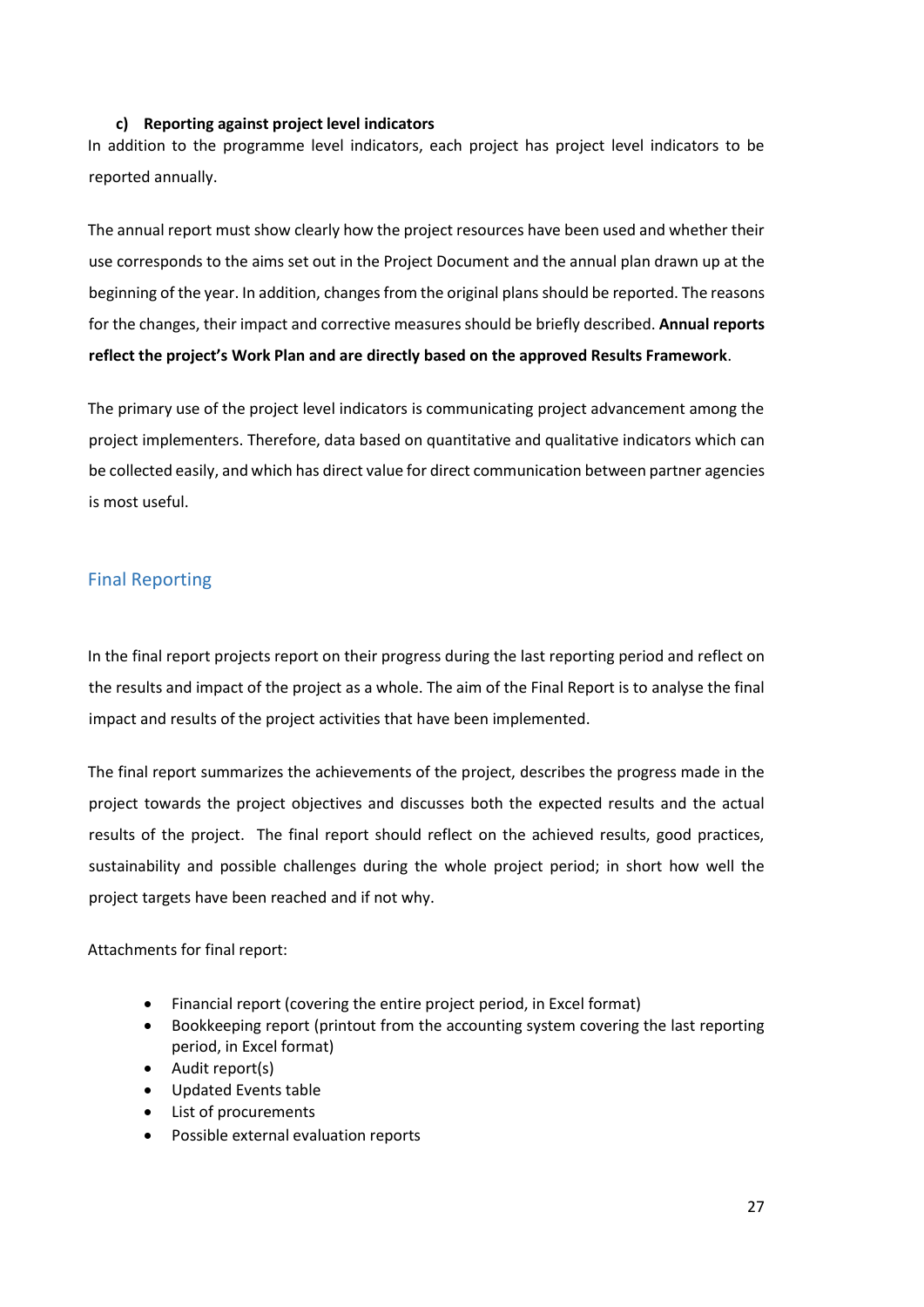#### <span id="page-27-0"></span>Financial reporting

**The annual reports and the final report always include a financial report**. Financial reporting consists of an Excel document (template available on the HEI ICI website) and the coordinating HEI's bookkeeping report. In the final year, an external audit report is also required (se[e Financial](#page-28-0)  [Audit\)](#page-28-0).

Financial reporting compiles the costs incurred during a reporting period. Items of expenditure are reported in the financial report under the same cost items as approved in the budget. The coordinating HEI has the overall responsibility of the expenditure according to the approved budget. However, the report should be prepared in close collaboration with all partners.

The financing by the Ministry for Foreign Affairs (80%) and the amount of self-financing (20%) are automatically calculated in the Excel template on the basis of the total annual expenditure. There is no separate space for cost item-specific reporting of the self-financing part.

The template contains separate sheets for each reporting period, and the same document is to be used throughout the whole project implementation period. The data inserted in the annual reports automatically show in the summary sheet. If you add rows, double-check that the formulas remain functional and that the amounts add up. Use the commenting function to present additional details on the use of funds.

Only costs that occur between the HEI ICI contract period 1 September 2020-31 August 2024 and that are directly linked to the project activities can be charged to the project. Costs must be actual, accrued costs that are verifiable from the project bookkeeping.

The bookkeeping report and the financial report should be convergent. If they do not match, please provide an explanation for the variation. If the expenditures of the partner university are not shown on the coordinating HEI's bookkeeping report, please indicate in the financial report which costs are in which bookkeeping. Only the coordinating HEI's bookkeeping report is required. Partners' bookkeeping is reviewed during the monitoring visits.

EDUFI will, if needed, request further information or clarification on financial reporting from the coordinating HEI. A delay in reporting or neglecting to report may lead to the MFA refusing to pay the granted aid and/or recovering aid already paid.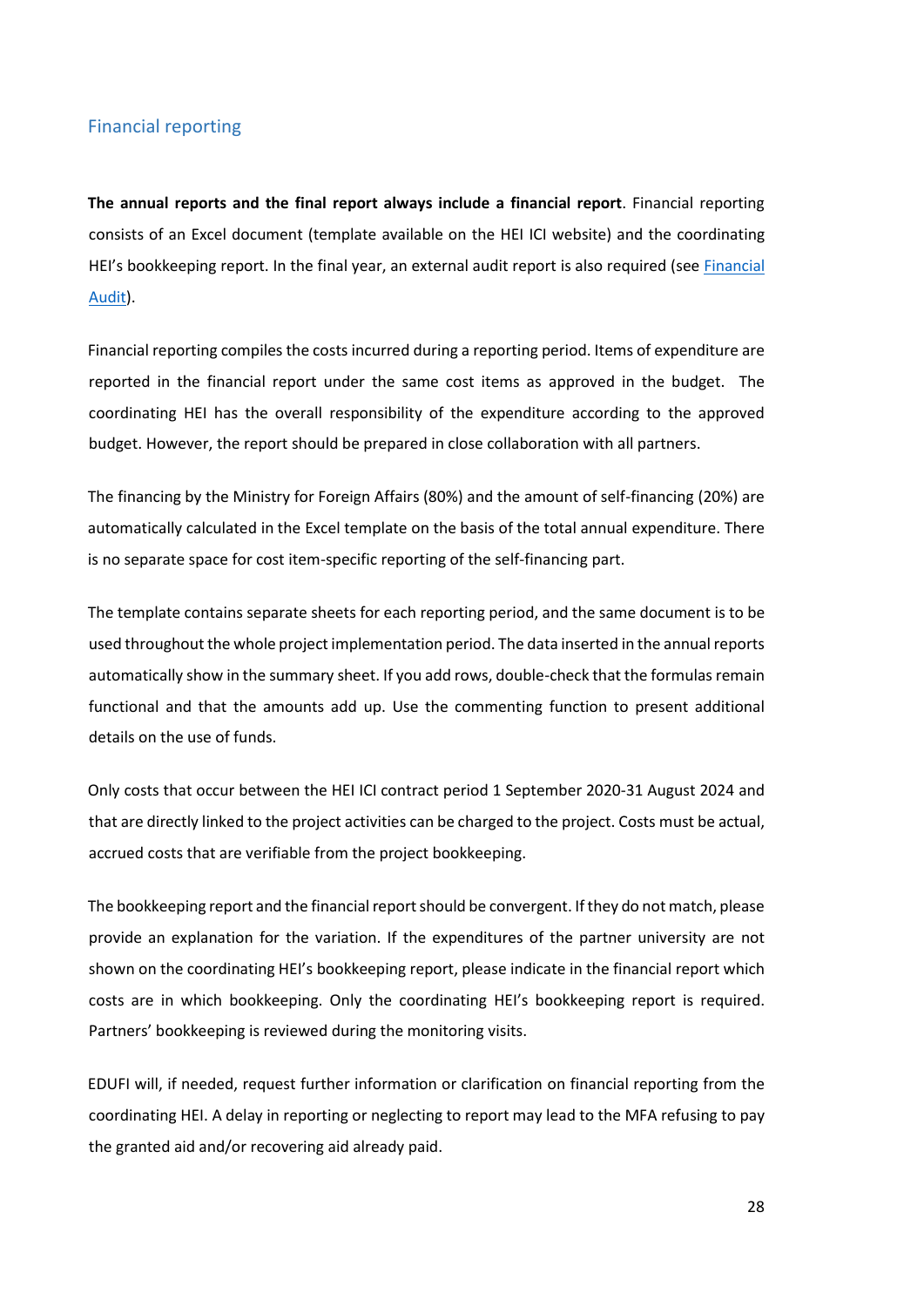Please ensure that the project's bookkeeping report includes direct salaries, indirect personnel costs and overhead expenses as well as transfers from EDUFI and transfers to the partner universities.

A cost is to be reported in the year that it is shown on the accounts extract, regardless of when the actual activity happened.

Keep the following project-related documentation for monitoring purposes:

- Time sheets of the key experts
- employment contracts
- Fixed assets register
- All documentation related to possible subcontracting, audits and procurements made in the project

EDUFI/MFA preliminarily approves the financial reports of the annual reporting. If necessary EDUFI/MFA or the projects themselves can make corrections to the project costs during the programme period. The final approvement occurs only after the final reporting when all the project costs have been audited by an external financial auditor and auditing report has been submitted.

#### <span id="page-28-0"></span>Financial audit

An external financial audit is required at the end of project implementation from all HEI ICI projects. The auditor must be independent from the audited organization. Audits shall be carried out in accordance with international auditing standards.

The external audit report(s) is delivered with the final project report at the end of the implementation period. The audit report should be as comprehensive as possible in order to clarify for project partners and possible evaluators the financial standing of the project. The audit report(s) must be available in English.

An audit report is requested from all project partners. The Finnish HEI is responsible for auditing the entire project. However, if local expenses are recorded as part of the project partner's accounting in their country, these expenses must be audited locally. The local auditor must meet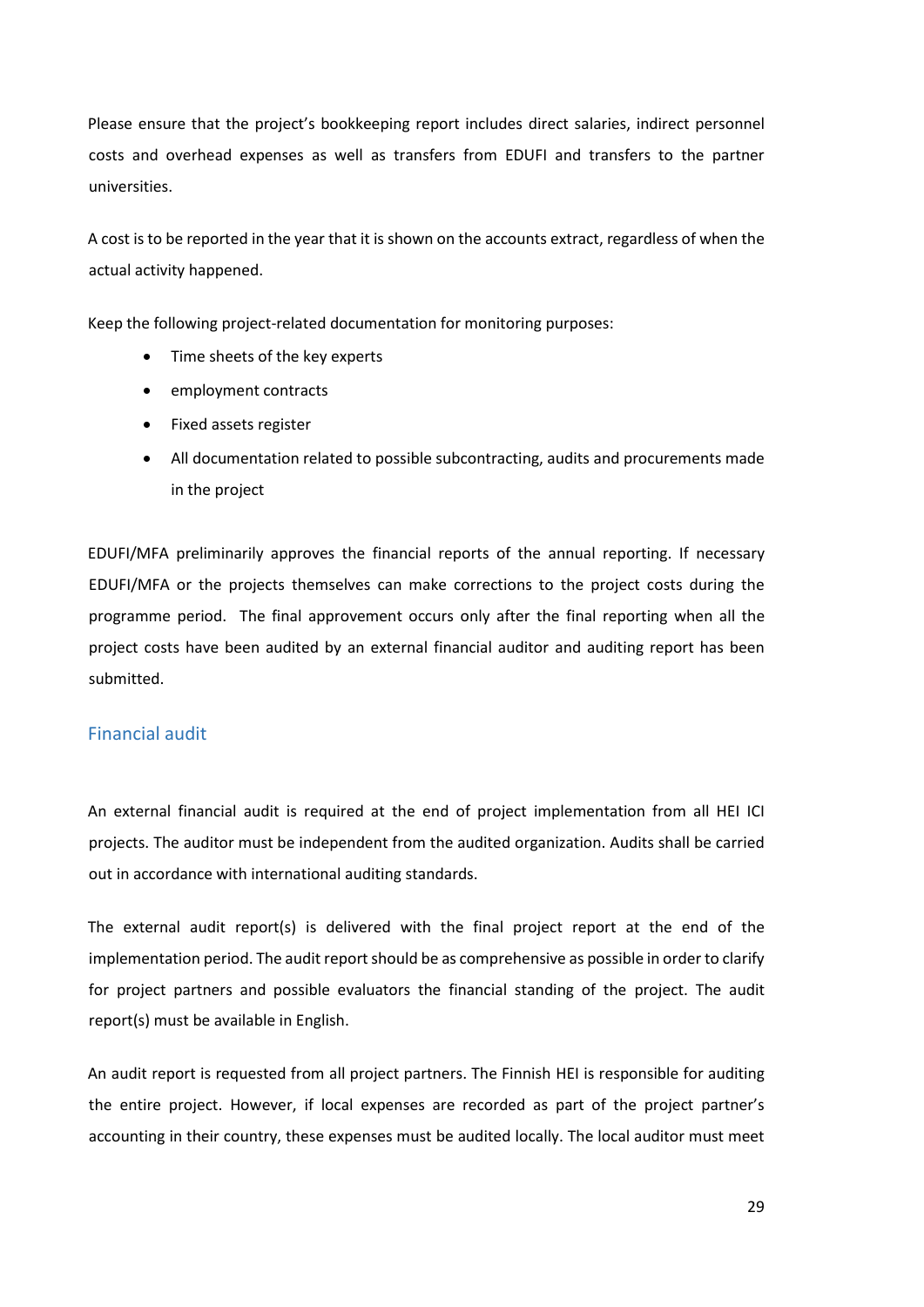the statutory qualification requirements in their country. The Finnish auditor issues an opinion concerning the project partners' audit report(s).

The Admin Handbook will be update later with the guidelines for the auditor that can be used for compiling the terms of reference for the audit. Also, [The General conditions and HEI](https://www.oph.fi/sites/default/files/documents/liite-2.-general-conditions-and-project-conditions-for-hei-ici-2020.pdf) ICI project [conditions](https://www.oph.fi/sites/default/files/documents/liite-2.-general-conditions-and-project-conditions-for-hei-ici-2020.pdf) include instructions for the audit.

## <span id="page-29-0"></span>How to Submit a Report

HEI ICI reports are submitted through the EDUFI online reporting system (Valtionavustusjärjestelmä = VA-system). The system provides an online form for narrative reporting and an attachment feature for uploading the financial report and other required documents.

**For easy circulation, compilation and Project Board approval of the narrative report, projects are advised to use a Report Template in Word format.** The template is available on the HEI ICI website and is identical to the online reporting form (Available in autumn 2020).

EDUFI may arrange reporting webinars in the beginning of each year before annual reporting deadlines to give directions and guidelines on how to fill in the online form.

**Enter the online reporting system via a personal link** 

# **HOW TO SUBMIT A REPORT**



A personal link will be sent to the Finnish HEI's coordinator from the addres[s no](mailto:no-reply@valtionavustukset.oph.fi)[reply@valtionavustukset.oph.fi.](mailto:no-reply@valtionavustukset.oph.fi) Clicking the link will take you to the electronic reporting form. If you have not received the link, please check your junk mail folder. A new link is sent for each report annually

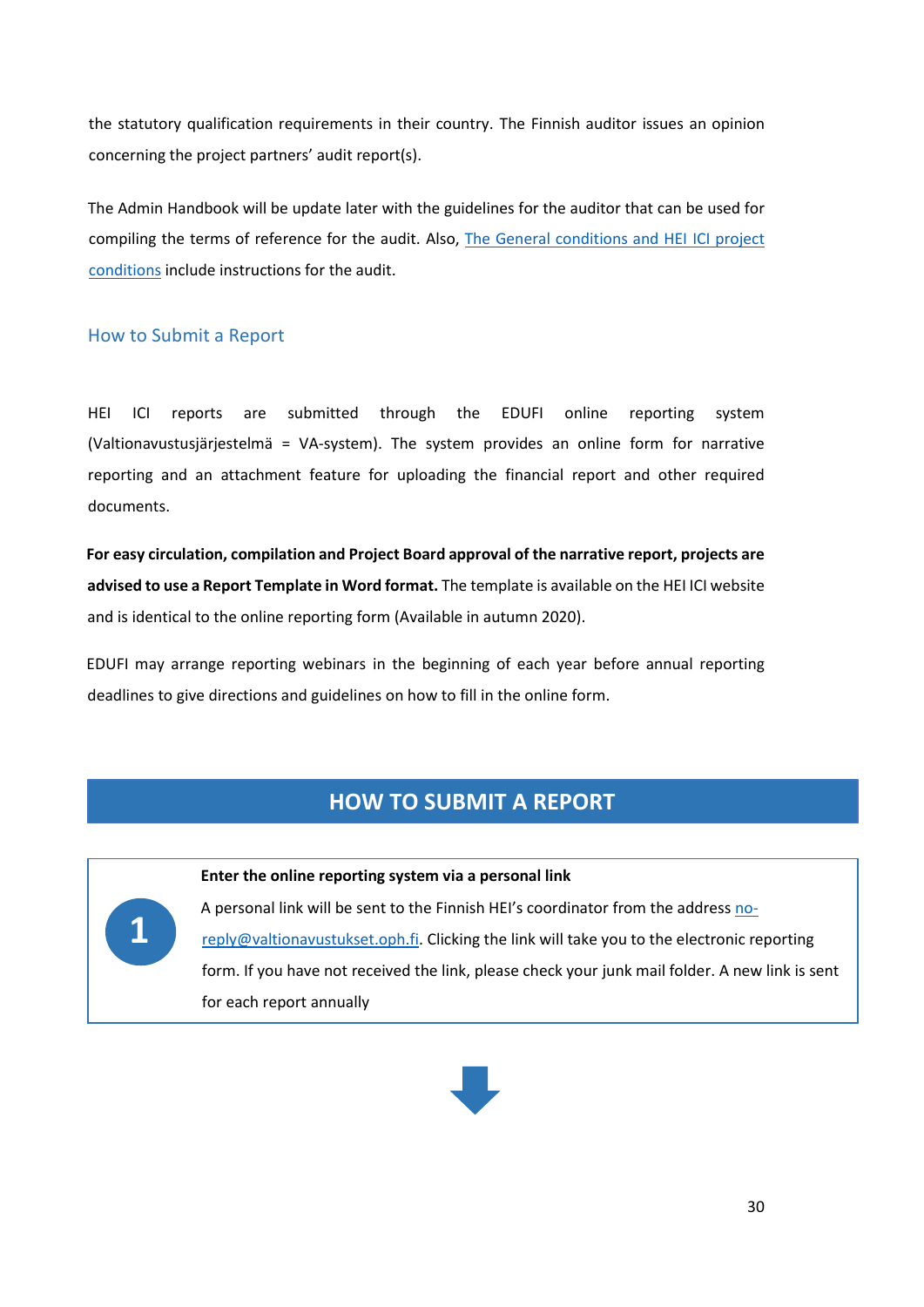#### **Fill in the narrative report form in the system**

**2**

**4**

The online form is identical to the Report Template, which projects are encouraged to use to prepare their content. The online system saves all input automatically. Kindly note that the online form enforces a character limit in each section.



**Upload attachments** Attachments are uploaded at the bottom of the online form in the VA-system. Only one file can be uploaded in each of the attachment slots, so please combine files into one as necessary. **3**



#### **Submit the report by pressing the "Lähetä käsiteltäväksi" button**

Please submit your report on time as the online form cannot be accessed after the deadline. Should EDUFI request changes to your report, the reporting system will be re-opened and changes submitted online.

# <span id="page-30-0"></span>5. Useful links and document

Below there are listed relevant MFA links and documents that can be useful in the implementation of the HEI ICI project. Links include documents provided by the Ministry for Foreign Affairs concerning various aspects of implementing a development cooperation project.

[HEI ICI Programme web page](https://www.oph.fi/en/programmes/hei-ici-programme)

[HEI ICI box communication material](https://laatikko.oph.fi/s/s672QmD3jeSiorD)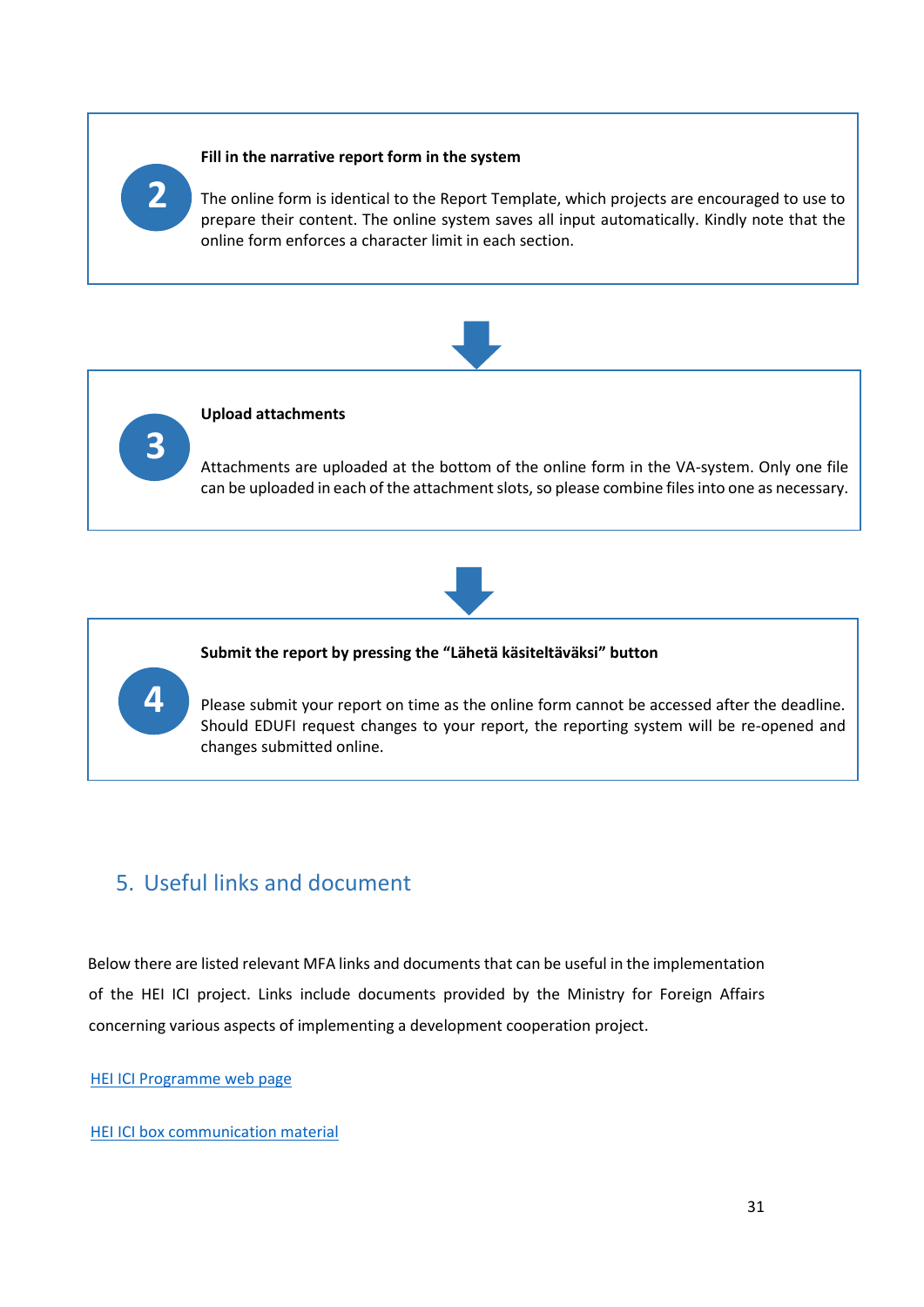Finland's Development Policy – One world, common future – [Towards Sustainable development](https://um.fi/documents/35732/0/Finlands+development+policy+2016.pdf/ebf6681d-6b17-5b27-ca88-28eae361a667?t=1561448337759)

Theories of Change and Aggregat[e Indicators for Finland's Development Policy](https://um.fi/documents/35732/0/theories-of-change-and-aggregate-indicators-for-finlands-development-policy-2020.pdf/7bc4d7f2-ffc8-5f4d-8382-43193fd887e8?t=1584355537316) 2020

[Human Rights Based Approach in Finlan](https://um.fi/documents/35732/48132/human_rights_based_approach_in_finlands_development_cooperation_-_guidance_note_2015_pdf_32_pages_118_mb.pdf/cf2c5d8d-358d-717b-991b-0a4c5a7af2a2?t=1560452724451)d's Development Cooperation

[Results Based Management \(RBM\) in Finland's D](https://um.fi/documents/35732/48132/results_based_management_rbm_in_finland%E2%80%99s_development_cooperation.pdf/b162ca1f-60f0-d07a-97f2-c86083343a8f?t=1560452756980)evelopment Cooperation – Concepts and Guiding **[Principles](https://um.fi/documents/35732/48132/results_based_management_rbm_in_finland%E2%80%99s_development_cooperation.pdf/b162ca1f-60f0-d07a-97f2-c86083343a8f?t=1560452756980)** 

The Finnish Approach to Addressing [the Rights of Persons with Disabilities in the Development](https://um.fi/documents/35732/48132/finnish_approach_persons_with_disabities_in_development_cooperation_pdf_1_mb_20_pages.pdf/b0299804-0a25-3c58-edce-3369a6c20189?t=1560451175233)  [Cooperation and Policy](https://um.fi/documents/35732/48132/finnish_approach_persons_with_disabities_in_development_cooperation_pdf_1_mb_20_pages.pdf/b0299804-0a25-3c58-edce-3369a6c20189?t=1560451175233)

[Anti-Corruption Handbook](https://cdn.accentuate.io/4372468924467/11692919193651/Anti-Corruption-Handbook-v1582264216908.pdf)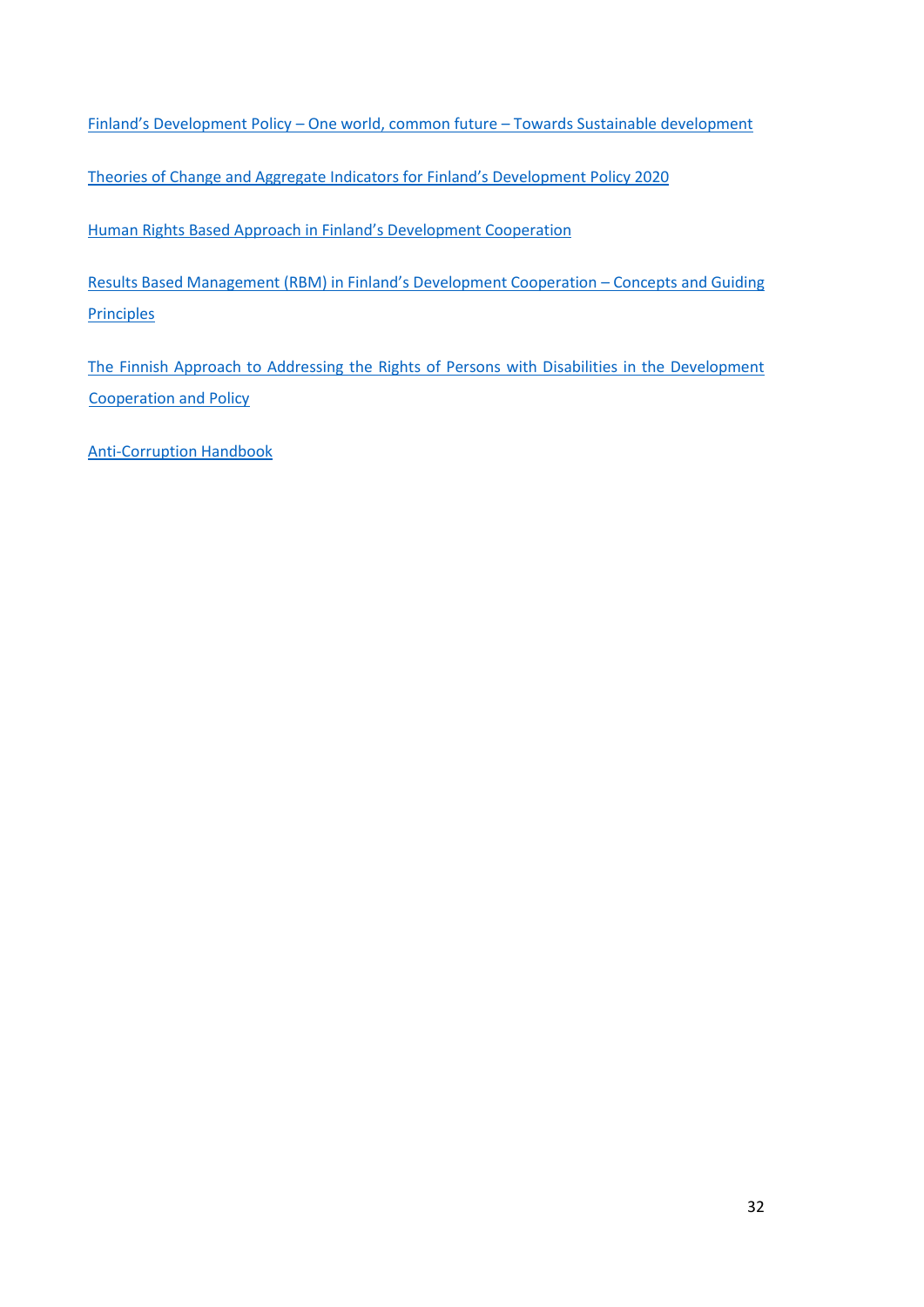# <span id="page-32-0"></span>ANNEXES

# <span id="page-32-1"></span>Annex 1: Change Request Form

(Available also on HEI ICI web page)

| <b>CHANGE REQUEST FORM</b><br>Return a signed copy (scanned) via email to hei.ici@oph.fi                                                                                                                                         |  |  |
|----------------------------------------------------------------------------------------------------------------------------------------------------------------------------------------------------------------------------------|--|--|
| Date (dd/mm/yyyy): Click or tap to enter a date.                                                                                                                                                                                 |  |  |
| HEI ICI project acronym: Click or tap here to enter text.                                                                                                                                                                        |  |  |
| HEI ICI project name: Click or tap here to enter text.                                                                                                                                                                           |  |  |
| Category of planned change (check all that apply)<br>$\Box$ Budget<br>$\Box$ Fixed assets<br>$\Box$ Results Framework<br>$\Box$ Staff or Key Experts<br>$\Box$ Work Plan<br>$\Box$ Other, what: Click or tap here to enter text. |  |  |
| Description and arguments for the change<br>Click or tap here to enter text.                                                                                                                                                     |  |  |
| Consequences or risks to be considered for the change<br>Click or tap here to enter text.                                                                                                                                        |  |  |
| Description of internal decision-making process Describe how the project partners, including the Project<br>Board, have agreed on the change.<br>Click or tap here to enter text.                                                |  |  |
| Attachments Provide a numbered list of documents you wish to attach to your request. For budget<br>reallocations exceeding 15%, include a revised budget.                                                                        |  |  |
| Click or tap here to enter text.                                                                                                                                                                                                 |  |  |
| Signature and name clarification Signature of the Project Coordinator or other project representative.<br>Electronic signatures accepted.                                                                                        |  |  |
| For EDUFI use only                                                                                                                                                                                                               |  |  |
| <b>Decision:</b><br>$\Box$ Reject<br>$\Box$ Approve<br>Approve with Conditions                                                                                                                                                   |  |  |
| Justification of Rejection or Approval (incl. possible conditions):                                                                                                                                                              |  |  |
| Signatures on behalf of EDUFI and/or the MFA                                                                                                                                                                                     |  |  |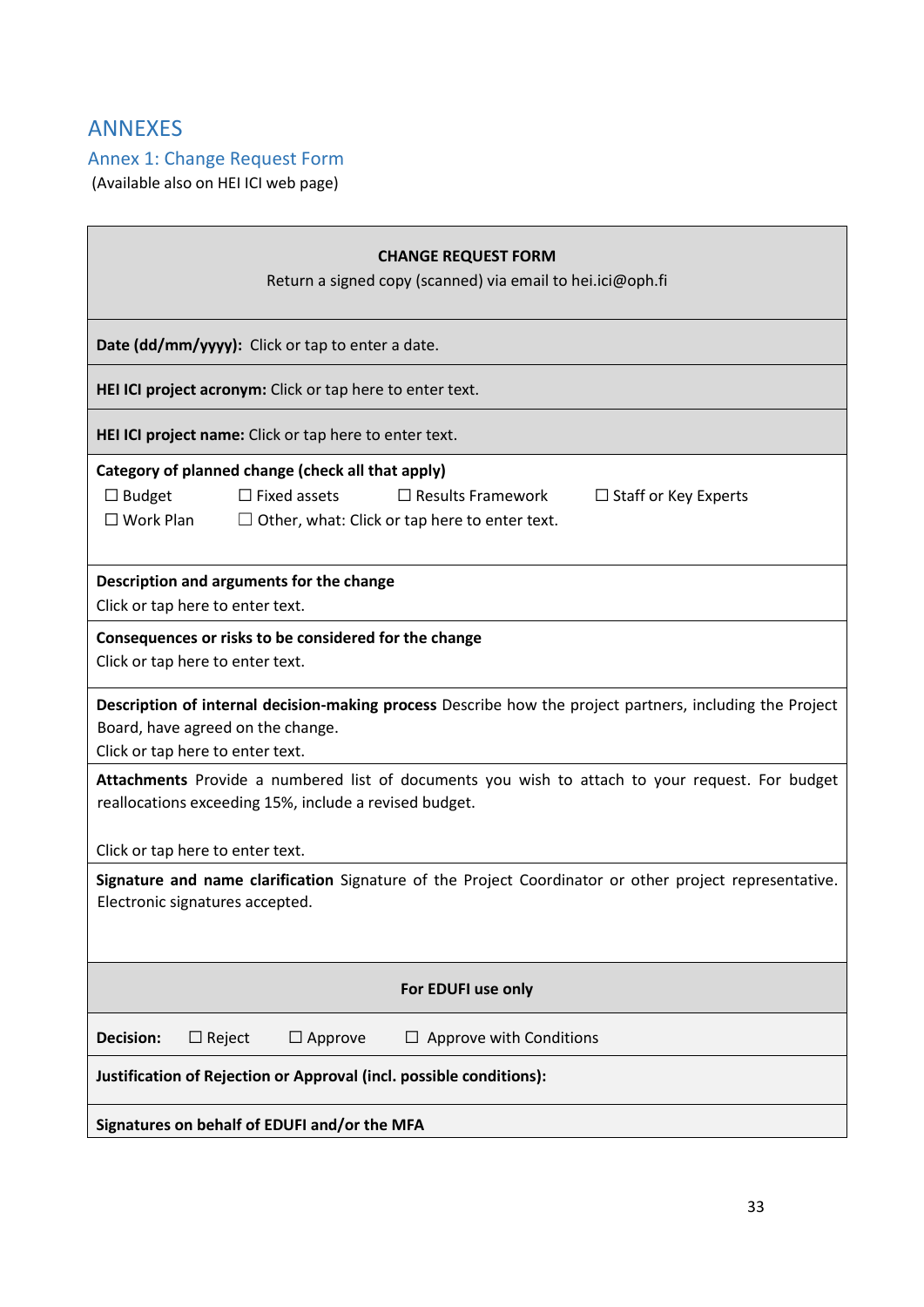| Date (dd/mm/yyyy)                | Name & Title | Signature |
|----------------------------------|--------------|-----------|
| Date (dd/mm/yyyy)   Name & Title |              | Signature |

<span id="page-33-0"></span>Annex 2: HEI ICI Online reporting content 2020-2024

(Reporting documents available on HEI ICI web page)

# <span id="page-33-1"></span>Annex 3: HEI ICI programme level indicators- methodology and rationale

#### **HEI ICI PROGRAMME-LEVEL INDICATORS**

#### **Rationale**

Programme level indicators describe the advancement of a single HEI-ICI *project* towards wider goals of the *programme*. The word 'programme' means here the group of 9 projects with similar HEI-ICI programme rules and regulations.

The programme-level indicators A and B emanate from the Programme Document. The programme-level indicators C, E and E emanate from the international SDG-framework. HEI-ICI is expected to contribute towards the fulfilment of the SDGs internationally.

#### **Five indicators**

## **HEI-ICI programme indicators:**

*1*: The benefit to students in terms of passed new training (number of students who have passed education equivalent to min. 5 ETCS). (IMPACT)

*2*: Number of faculties, schools or equivalent in the partner universities where capacity building process (curriculum updating, pedagogical updating, a training package equivalent to 5 ECTS credits, administrative upgrading etc) has been finalized and approved by the university administration. (OUTCOME)

#### **MFA/SDG-indicators:**

*3*: Number of educational institutions, incl. higher education, reached through measures aimed to increase their capacity

*4*: Number of teachers and teacher education students who participated in pre- or in-service training

*5*: Number of Science, Technology and Innovation (STI) partnerships with education and research institutions and private sector actors.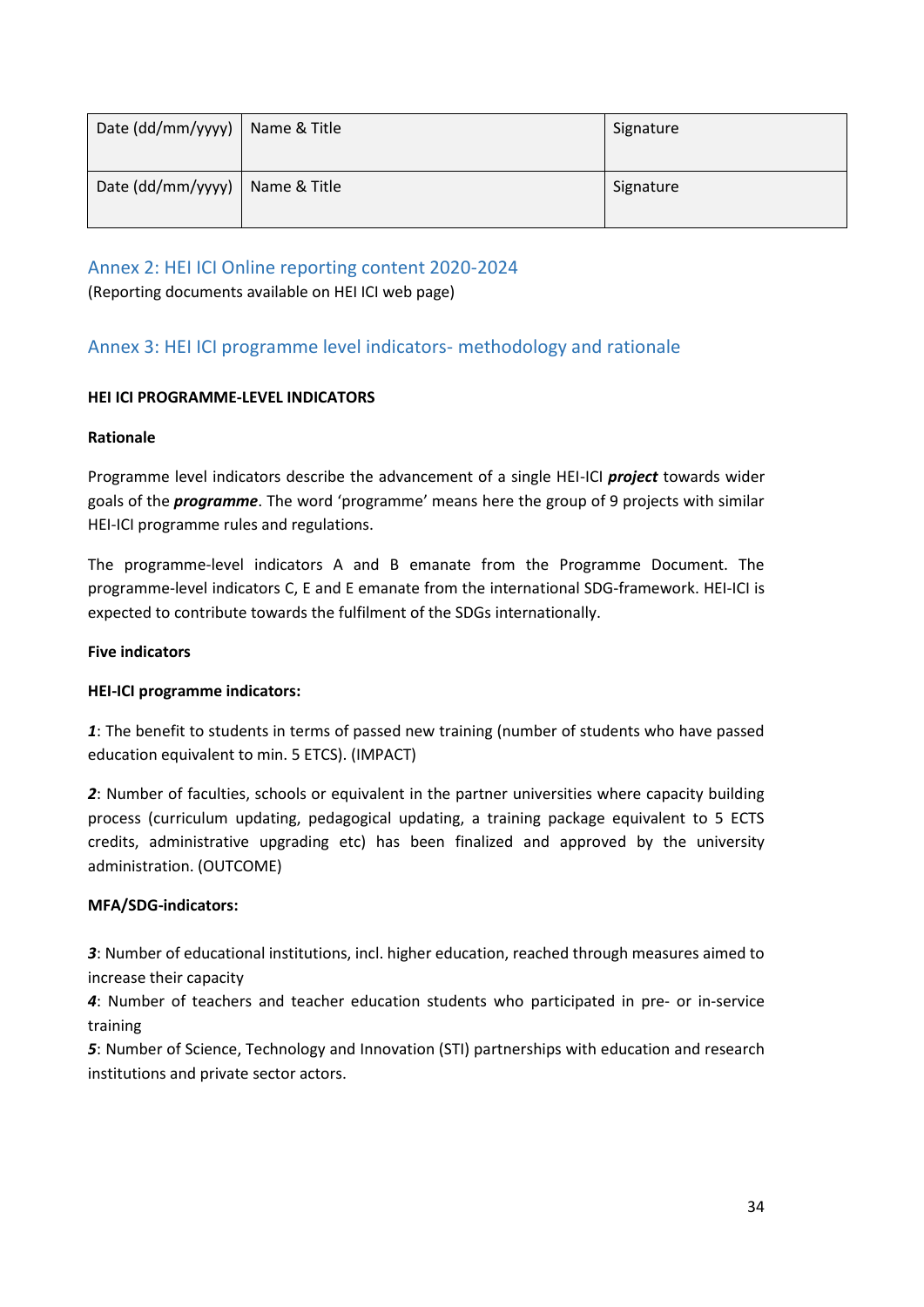# **1 Indicator: The benefit to students in terms of passed new training (number of students who have passed education equivalent to min. 5 ETCS***).*

**Rationale:** Indicator measures the *impact* of the programme: The long-term expected impact of the programme is to strengthen the capacity of HEIs in the partner countries in order to contribute to well-functioning, relevant and accessible higher education for the students.

**Methodology**: When HEI-ICI project has established new training, and the training has been successfully implemented, the headcount of the students is collected.

**Disaggregation**: The data is disaggregated by sex.

**Data sources**: The data is collected from the official student registry of the university whenever possible.

**Interpretation for HEI-ICI**: The training is interpreted as new when similar training did not exist before or if more than 50 % of the previously existing course has been modified. Only students who have successfully passed the exam are included.

**2 Indicator: Number of faculties, schools or equivalent in the partner universities where capacity building process (curriculum updating, pedagogical updating, a training package equivalent to 5 ECTS credits, administrative upgrading etc) has been finalized and approved by the university administration.**

**Rationale:** Indicator measures the *outcome* of the programme; In the medium term, the programme expected outcome is improved institutional management and teaching capacity in HEIs in the partner countries participating in the programme.

**Methodology**: The aim is to locate processes which have completed and officially approved. The focus is placed upon concrete 'units' or packages which have managed to make a difference. Each process is named. The reporting includes the list of the completed processes. The list leads to a number of processes.

**Disaggregation**: The processes are classified as a) curriculum updating, pedagogical updating, and/or a training package equivalent to 5 ECTS credits, b) administrative upgrading, c) other.

**Data sources**: Project monitoring.

**Interpretation for HEI-ICI**: "Officially approved" means officially approved or institutionally applied in teaching by partner country HEI or a higher educational authority in the partner country. Official approval by other stakeholders is not included.

# **3 Indicator**: **Number of educational institutions, incl. higher education, reached through measures aimed to increase their capacity**

**SDG Target 4.8:** Teaching and learning practices and educational environments improved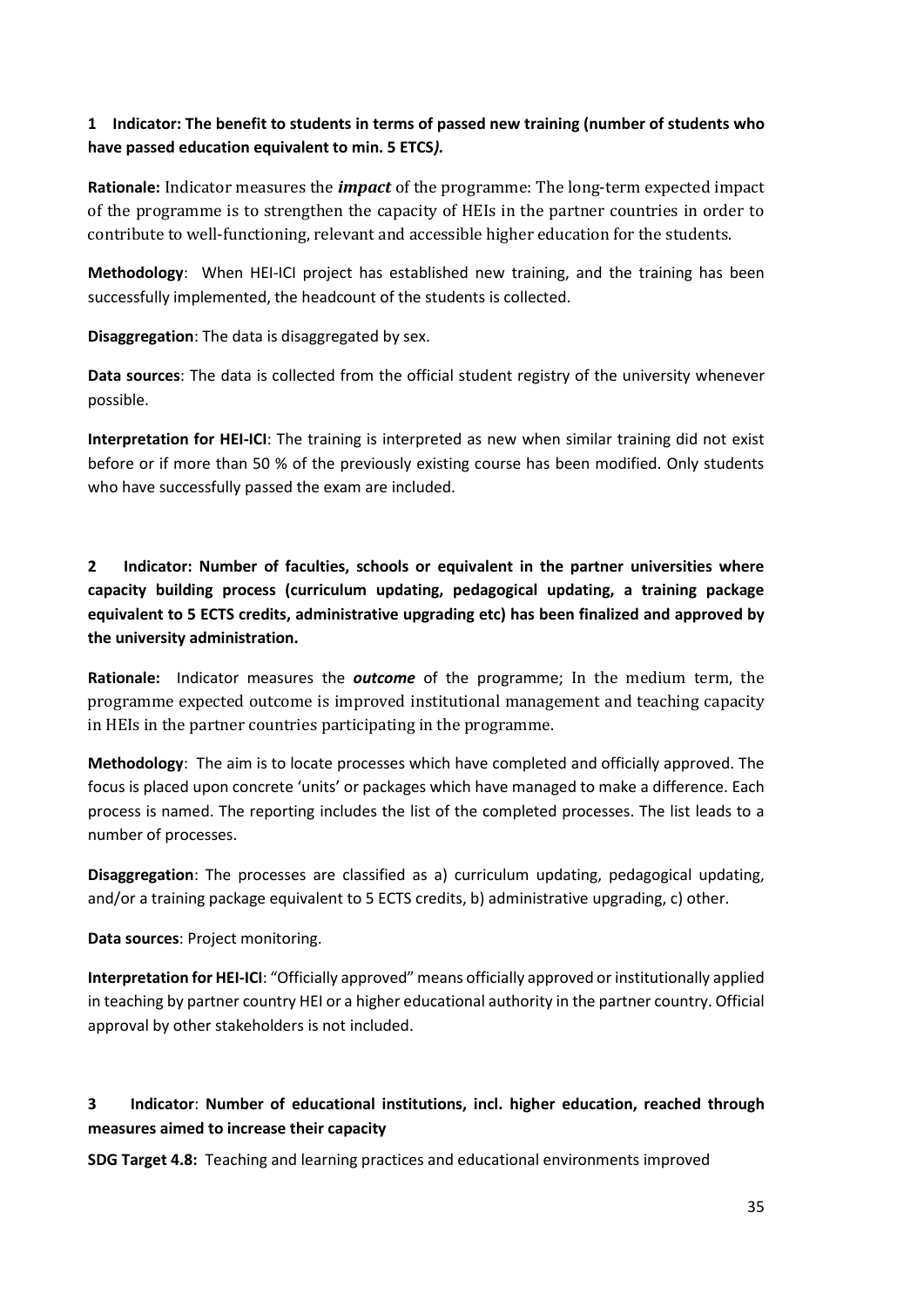**Rationale:** As institutional capacity to improve learning outcomes is difficult to measure, its progress is possible to monitor on the basis of the number of institutions reached through programmes and projects that aim to increase their institutional capacity as such.

Capacity development programmes of educational institutions aim at increasing pedagogical and/or managerial capacity of the institutions. It is assumed that their successful implementation thus leads to improved learning outcomes.

**Methodology:** Strengthened capacity is understood as institutions that receive support for their capacity development. This can take various forms as per context.

#### **Disagregation:** N/A

**Data sources:** HEI ICI projects

**Interpretation for HEI-ICI**: When capacity building programme has started, it is enough to report the number of partner HEIs in the developing country.

## **4 Indicator: Number of teachers and teacher education students who participated in pre- or in-service training. (For global learning crises projects only***)*

**SDG target 4.8**: Teaching and learning practices and educational environments improved (SDG 4.8.)

**Rationale:** Poor teaching skills have been identified as a cause of the learning crisis. The pre- and in-service teacher education programmes aim at improving teachers' skills. Better access to teacher education is likely to contribute to improved teaching and learning.

**Methodology:** The indicator includes also the teachers in vocational schools.

This indicator is derived from SDG4.c.1 Thus, its methodology may be useful: https://unstats.un.org/sdgs/metadata/files/Metadata-04-0C-01.pdf

**Disaggregation:** Sex and disability (at minimum)

**Data sources:** HEI ICI global learning crises projects: Number of teachers and teacher students who participated in pre- or in-service training.

**Interpretation for HEI ICI:** This concerns only projects under global learning crises theme. When actual training for teacher students or the in-service training for primary/secondary school teachers has started, the headcount of students, disaggreted by sex, should be done. If disability data (any reported physical disability) is available, this should also be included. Disability data need not be disaggregated. The number of the HEI level professors or lecturers trained need not be counted.

# **5 Indicator: Number of Science, Technology and Innovation (STI) partnerships with education and research institutions and private sector actors**